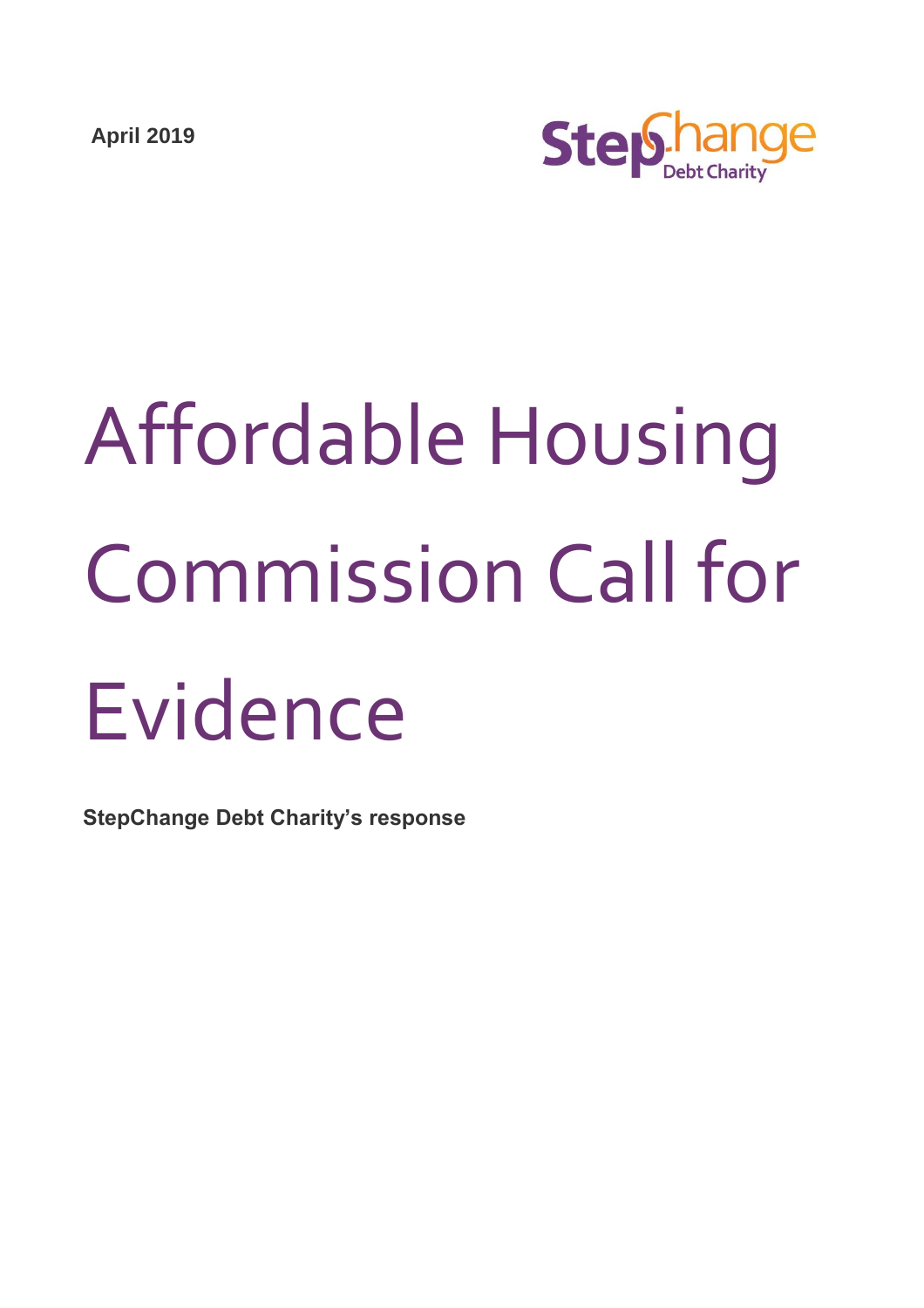# Summary

StepChange Debt Charity data suggests that the increasing lack of affordable housing across the UK could significantly increase the chances of households falling into debt.

StepChange sees examples of each of the four key groups identified by the Affordable Housing Commission, for whom the affordability of their housing is causing serious difficulty: struggling renters, particularly in the private rented sector but to a lesser extent in social rented housing; frustrated homeowners; those reliant on state support; and those who face affordability issues in older age.

The private rented sector is increasingly becoming the only housing sector where our clients who are in problem debt can find a home. In particular, it is associated with increasing numbers of clients who are older and/or with an additional vulnerability. Many of these clients prioritised paying their rent by taking out credit, many using high cost credit, adding to their financial difficulties. Because of their poor credit rating many are paying a "debt premium" in the form of higher deposits and/or rent and cannot accrue sufficient savings to be able to access a mortgage to buy their own home.

For our clients who received some form of housing benefit and who were private renters only 10% were receiving the full amount of their rent from housing benefit payments. Housing benefit shortfalls mean that the majority of our clients who claim will either be cutting back on other essentials or be forced to use credit or borrow from family or friends simply to pay their rent. In the long-term this is financially unsustainable.

Although a lower proportion of our clients overall are over 60, over 60% of these are still having to pay rent, suggesting they will continue to have to pay rent, as well as deal with their problem debt, in their retirement years. The even lower proportion of our clients aged 40-59 with a mortgage or who own their home outright, suggests this will be a growing problem amongst our clients in future years.

Our data indicates that low incomes and higher budget deficits (i.e. not having enough income to cover essential bills each month), being under 40, living in the private rented sector and being selfemployed, in part-time work or unemployed all increased our clients' chances of being unable to afford their home.

For many of our clients a lack of affordable housing resulted in significant negative consequences. These included the extreme of being made homeless, to not being able to afford deposits or letting agent fees, feeling forced to move from their current home or simply putting up with problems because of the worry of eviction. All these problems affected a higher proportion of clients who rented, particularly in the private sector. A lack of affordable housing also had a negative impact on our clients' health, relationships and ability to work or find work.

There needs to be a shift from policies to support people to buy their own homes to initiatives to provide affordable housing for rent. Although the long-term solution of building more social housing at social rents is finally being accepted as a long-term policy solution to improve housing affordability, this policy intervention will take many years to yield results and cannot address the housing problems that our clients are currently experiencing.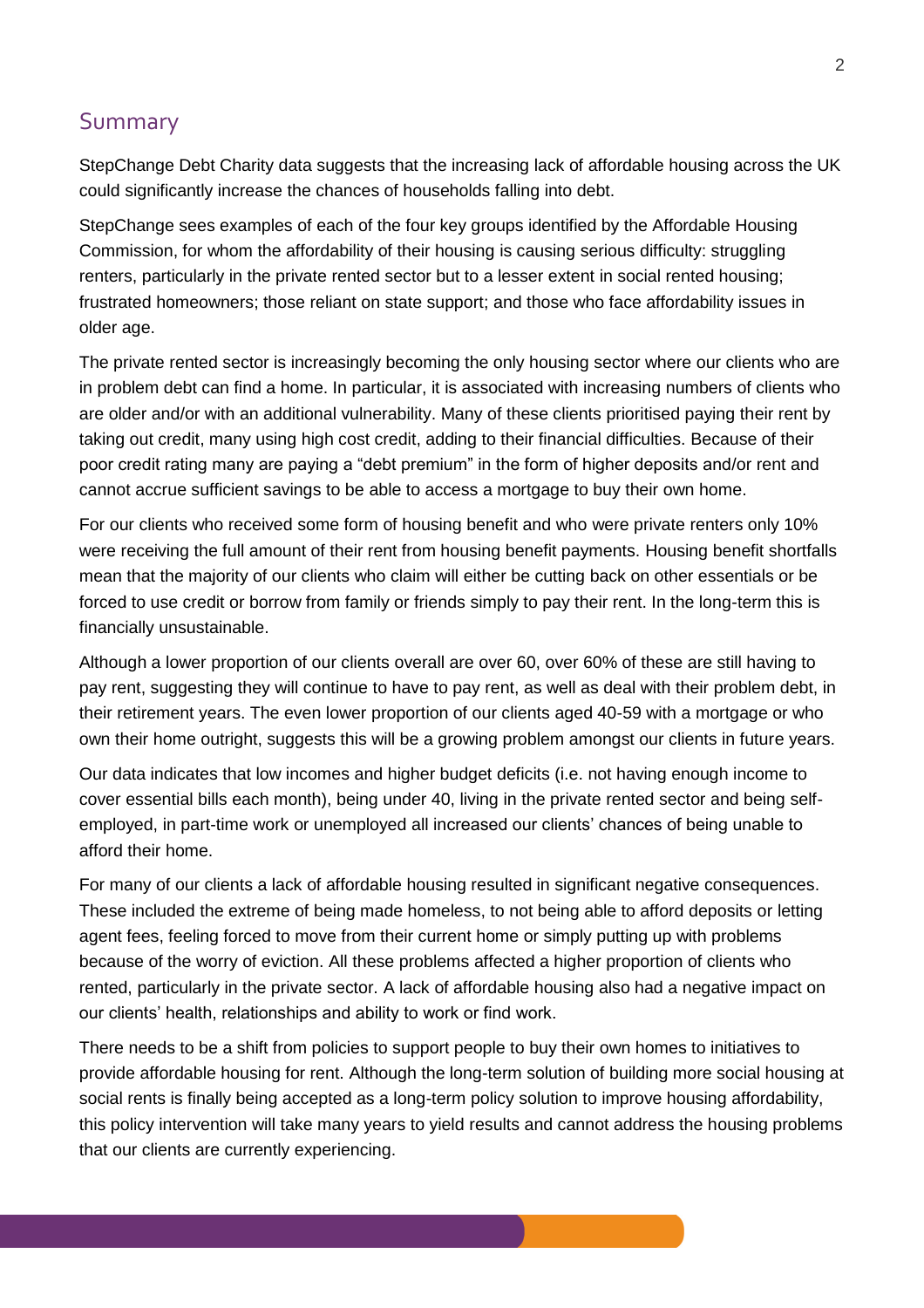Some shorter-term solutions include:

#### **For the rented sector**

- A cross-government review of the use of the private rented sector for housing vulnerable people
- Including protections from eviction for rent arrears in the Government's new Breathing Space and statutory debt repayment plan schemes.
- Evaluating the impact of introducing open-ended private tenancies and an end to "no-fault" grounds for possession in Scotland, with a view to roll out in other nations.
- The use of good rent payment records to improve credit reports which may help to reduce the 'debt' premium on both credit and housing costs. However, policy makers must consider safeguards to ensure extending data sharing does not harm people with current or past experience of payment difficulties.
- The introduction of a No Interest Loan Scheme should increase eligibility for support with deposit costs to a much larger number of low income households who are renting.
- To support people claiming the housing component of Universal Credit there needs to be a reduction in the five week wait for the first payment.
- Universal Credit Alternative Payment Arrangements (APAs) which pay housing support directly to landlords need to be more widely available and used effectively.
- More progressive forms of local taxation could provide an affordability bonus to those who are struggling to pay their rent or reliant on state support.
- Review the Local Housing Allowance cap basing figures on net local earnings figures rather than local market rents.

#### **For the mortgage sector**

- Introduction of a tax surcharge for all properties owned by those who are not a UK tax-payer or pensioner.
- To resolve the issue of many low income households remaining on high interest standard variable rate mortgages even when they are able to switch to cheaper deals, the FCA should co-ordinate an industry-wide agreement for an automatic internal switch to a more competitive rate for all customers ending a fixed term mortgage deal meeting certain criteria.
- Improvements in the consistency of advice provision around equity release and retirementonly mortgages.
- Evaluate the impact of recent changes to Support for Mortgage Interest benefits and reverse if they are found to be leading to more people losing their homes.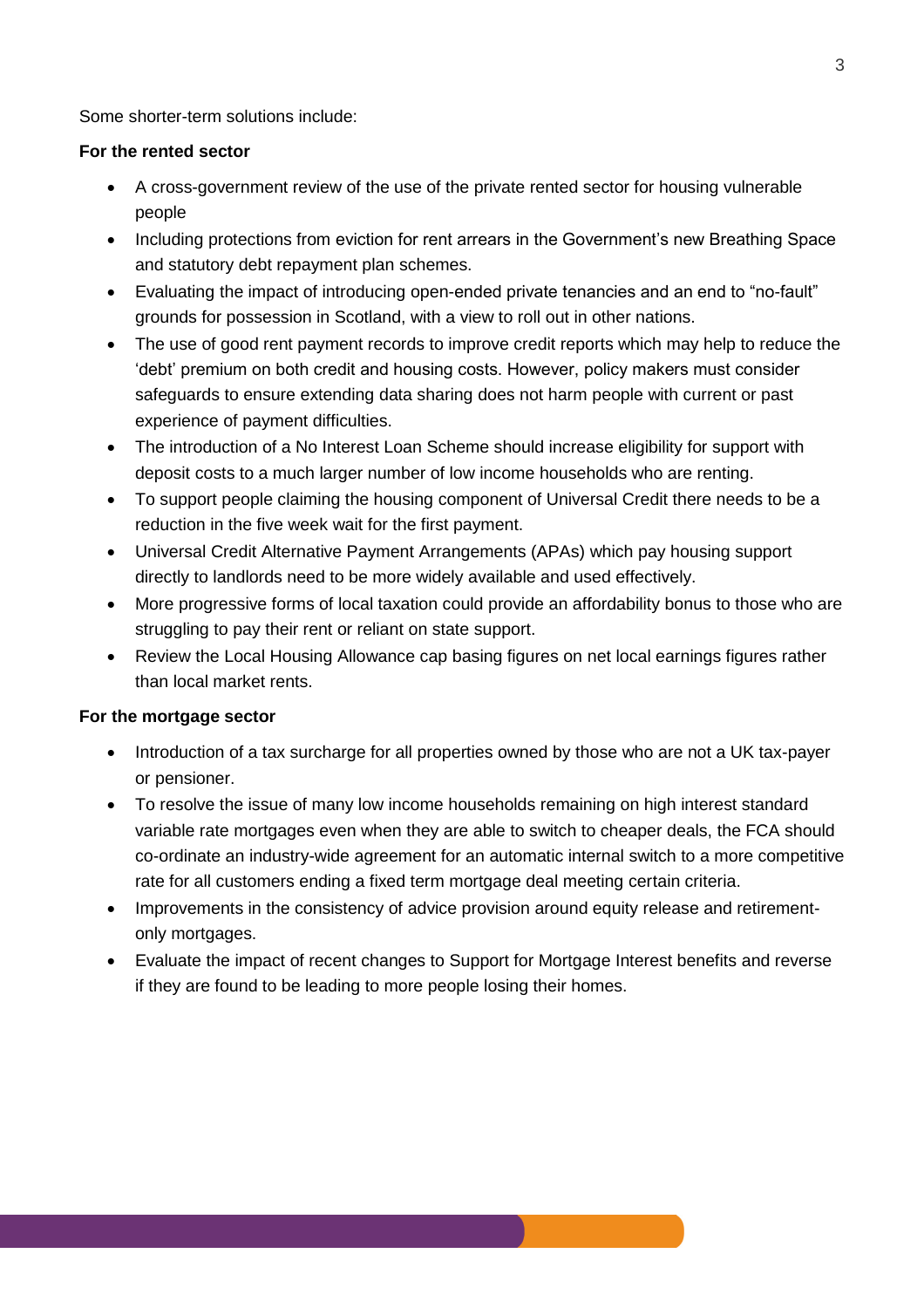# Introduction

StepChange Debt Charity welcomes the opportunity to respond to the Affordable Housing Commission's Call for Evidence. We are the largest specialist debt advice charity operating across the UK. In 2018, over 650,000 people contacted our telephone helpline or online debt remedy tool for advice and information. Housing-related debt amongst our clients is significant: of the clients to whom we provided debt advice in 2018, 18% of those with a mortgage had mortgage arrears and 21% of tenants had rent arrears.

However, this is not an issue that only affects our clients in problem debt. We are concerned that a combination of high housing costs and limited support for people struggling to maintain their homes is causing more people to resort to high cost credit or other forms of borrowing to cover mortgage and rent payments or basic home maintenance. This could make their overall financial position significantly worse. While 9.3 million households are using credit for everyday living expenses, including 1.4 million who have turned to high cost credit,<sup>1</sup> 29%in a YouGov poll said they were using high cost credit to cover their rent or mortgage payments.<sup>2</sup> Our research shows that people with mortgages and those renting privately are most likely to use credit to cope with a sudden drop in their income (18% more likely than average). $3$  Taken together this suggests that the increasing lack of affordable housing across the UK could significantly increase the chances of households falling into debt.

# Background

 $\overline{a}$ 

StepChange sees examples of each of the four key groups identified by the Affordable Housing Commission, for whom the affordability of their housing is causing serious difficulty.

# *Struggling renters***: these are required to spend more than a third of their income on rented accommodation; they are often in the private rented sector (PRS), although the problem is also evident in in the social housing sector.**

The proportion of StepChange clients who rent their home has grown from 71% to 82% in less than four years. The fastest growth in demand for our debt advice has come from those renting in the private sector who now account for four in ten clients. Only 15% of the clients who came to us for debt advice in 2018 had a mortgage (Figure 1). Average expenditure on rent amongst our clients renting in the private sector was over £100 per month more than that of those renting from local authorities or housing associations (£581 vs £424 and £465 per month respectively).

The proportion of clients who had an additional vulnerability, over and above their financial vulnerability, was also highest amongst those renting in the private sector and this has increased from 26% to 29% over the last three years (Figure 2). This suggests that not only are more and more

<sup>&</sup>lt;sup>1</sup> StepChange Debt Charity (2018) Behind on the Basics

<sup>&</sup>lt;sup>2</sup> StepChange Debt Charity (2017) The High Cost of Credit: the need for more affordable alternatives to high cost credit

<sup>3</sup> StepChange Debt Charity (2015) Held Back by Debt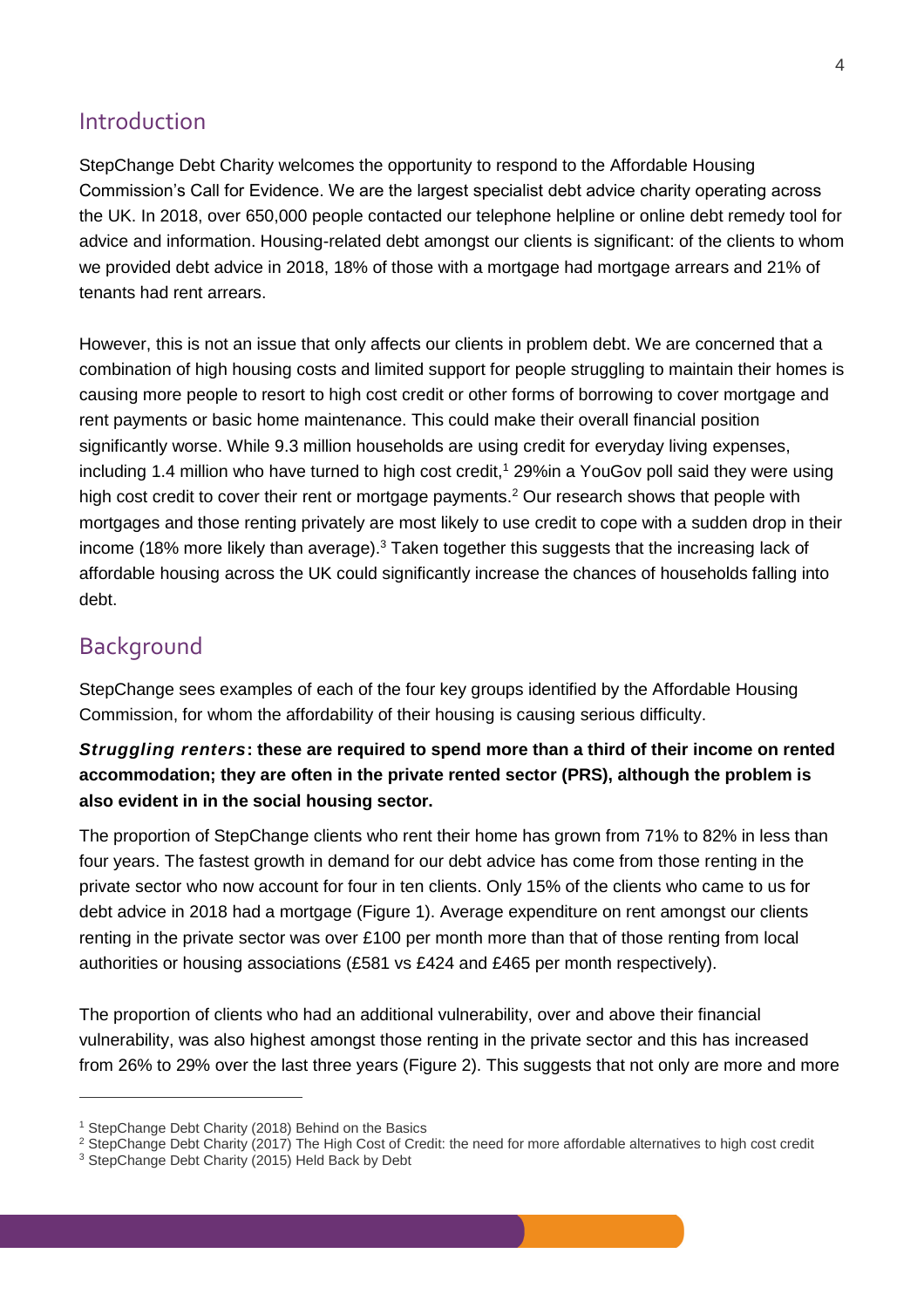of our clients in problem debt renting in the private sector, but an increasing percentage of these clients have additional vulnerabilities.





Data was on all new telephone clients from 2014 (n=321,134), 2015 (n=314,676), 2016 (n=320,059), 2017 (n=264,856) and 2018 (n=252,269).





Data was on all new telephone clients from 2016 (n = 92,433), 2017 (n=143,449) and 2018 (n=129,165) where data had been recorded on both vulnerability and housing tenure. At StepChange, we consider all our clients to be financially vulnerable. However, a number of our clients also have an additional vulnerability on top of this. This could be due to a physical or mental health condition, low literacy or numeracy skills, or other communication barriers. Vulnerability can also be caused by circumstances – such as experiencing a bereavement, job loss or divorce.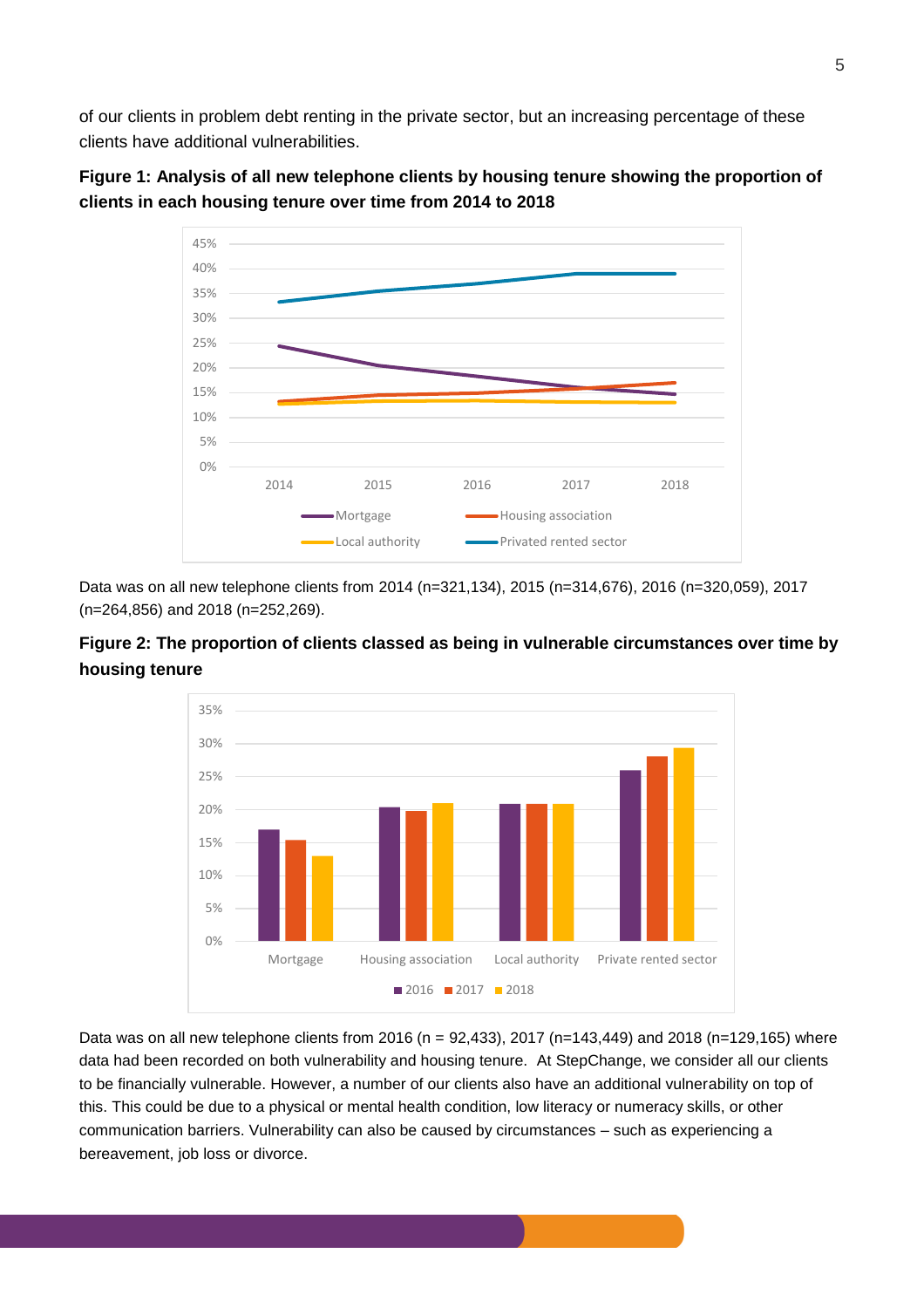StepChange clients with vulnerabilities were more likely to be behind on their household bills and to have a "negative budget" – meaning they had less money coming in than they were spending on essentials, including their housing costs. They were less likely to be working than clients who were not vulnerable, yet when they received benefit income two in five of them still did not have enough money to make ends meet.<sup>4</sup> A higher proportion of our vulnerable clients are renting in the more expensive, poorer quality and more insecure private sector<sup>5</sup> than the social sector. This raises the question of whether private renting, traditionally a short-term housing solution for the young, is the place we should be housing vulnerable people on consistently low incomes, particularly when they are already in financial difficulty.

Of clients who rent, those renting in the private sector had the highest average rent arrears (Figure 3a). However, the proportion of clients renting privately who had rent arrears was much lower than for those renting social housing (Figure 3b). This data reflects national statistics that 9% of those renting in the private sector had rent arrears compared with 25% of those renting social housing.<sup>6</sup>







Number of telephone clients with data recorded on rent arrears renting from a housing association in 2018 was 20,279, from a local authority was 21,819 and in the private rented sector was 38,382.

The rent-to-income ratio of our clients renting in the private sector in 2018 was higher at 45% than for those renting from housing associations (39%) or local authorities (37%) (Figure 4a). This trend is consistent with England-wide data showing rent payments took up a lower proportion of household income for social renters than for private renters.<sup>7</sup> It demonstrates how on average rents are taking

<sup>4</sup> StepChange Debt Charity (2018) Breaking the Link

<sup>5</sup> Hick, R. & Lanau, A. (2017) In-work poverty in the UK: problem, policy analysis and platform for action. Cardiff: Cardiff University.

<sup>6</sup> Ministry of Housing, Communities & Local Government (2018) English Housing Survey: Social rented sector 2016-17

<sup>7</sup> Ministry of Housing, Communities & Local Government (2019) English Housing Survey Headline report 2017-18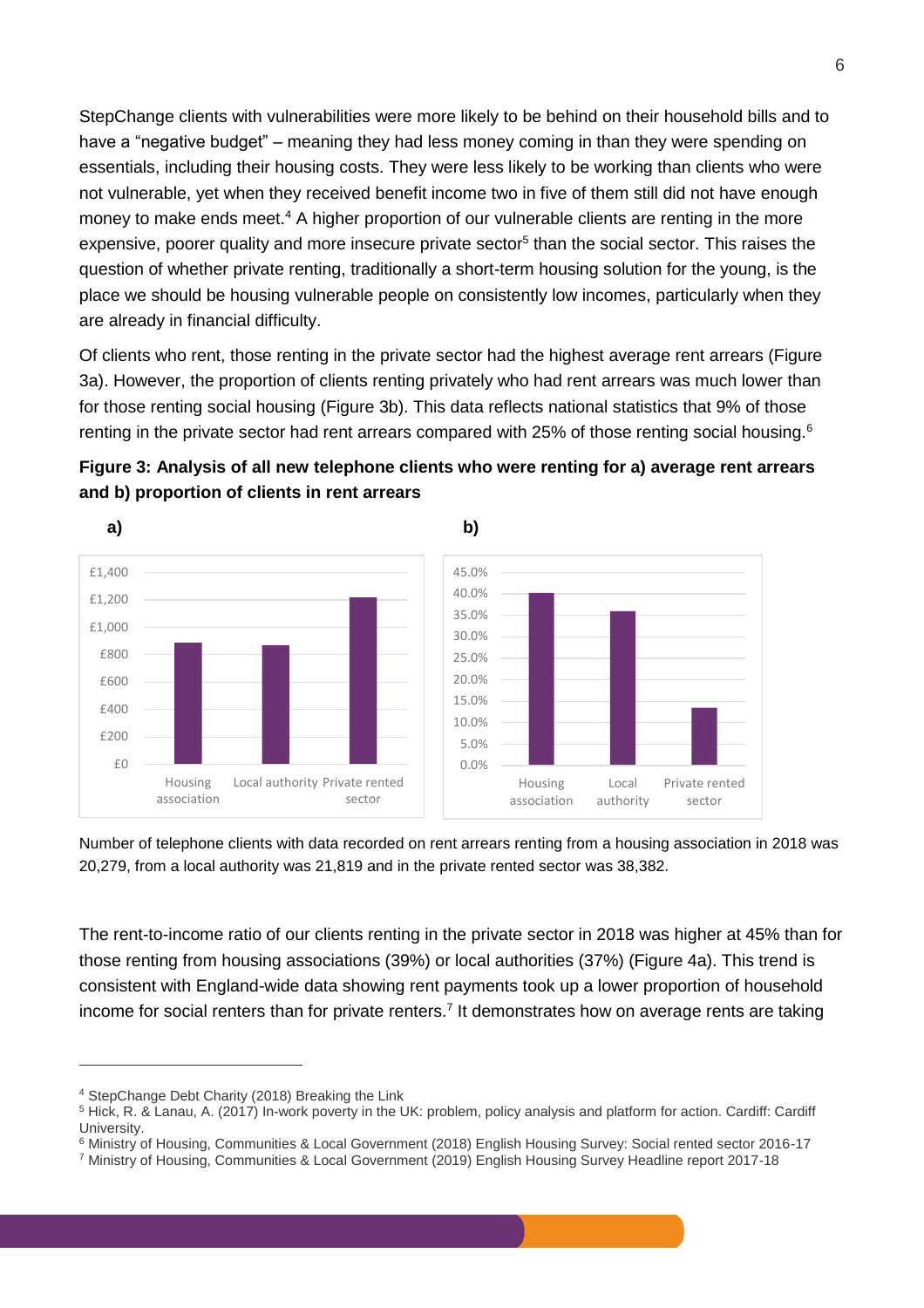up over a third of our clients' incomes for those renting social housing and almost half for those renting in the private sector.





Number of telephone clients with data recorded renting from a housing association in 2018 was 20,279, from a local authority was 21,819 and in the private rented sector was 38,382.

In addition, in 2018 our clients renting in the private sector had the highest unsecured debt-to-income ratio and those with no rent arrears had the highest debt-to-income ratio at 91% of their income compared with 58% for private renters with rent arrears (Figure 4b). This suggests that clients renting in the private sector are most likely to use credit to prevent themselves going into arrears with their rent, although this also appears to be happening to a lesser extent amongst those renting social housing. This may push many of our clients who are renting into persistent credit debt so they do not face the risk of losing their current home by falling into rent arrears – and this is particularly marked amongst those renting in the private sector.

Our client data shows, the private rented sector is increasingly becoming the only sector where people in problem debt can find a home. The financial circumstances of many low income private rented sector households would be materially improved if they lived in the social rented sector as rents are lower and they would also be less likely to experience poor quality housing and have increased security of tenure. 9

<sup>&</sup>lt;sup>8</sup> Rent value was recorded as the amount paid by an individual excluding any housing benefit paid directly to landlords; income was recorded as individual income from benefits and/or earnings minus any deductions through deductions from benefits, attachment to earnings or direct housing payments to landlords. This way of recording rent-to-income ratio is different from that used in the English Housing Survey and so could account for some of the discrepancies with national figures quoted.

<sup>&</sup>lt;sup>9</sup> Rugg, J. & Rhodes, D. (2018) The evolving private rented sector: its contribution and potential. York: Centre for Housing Policy, University of York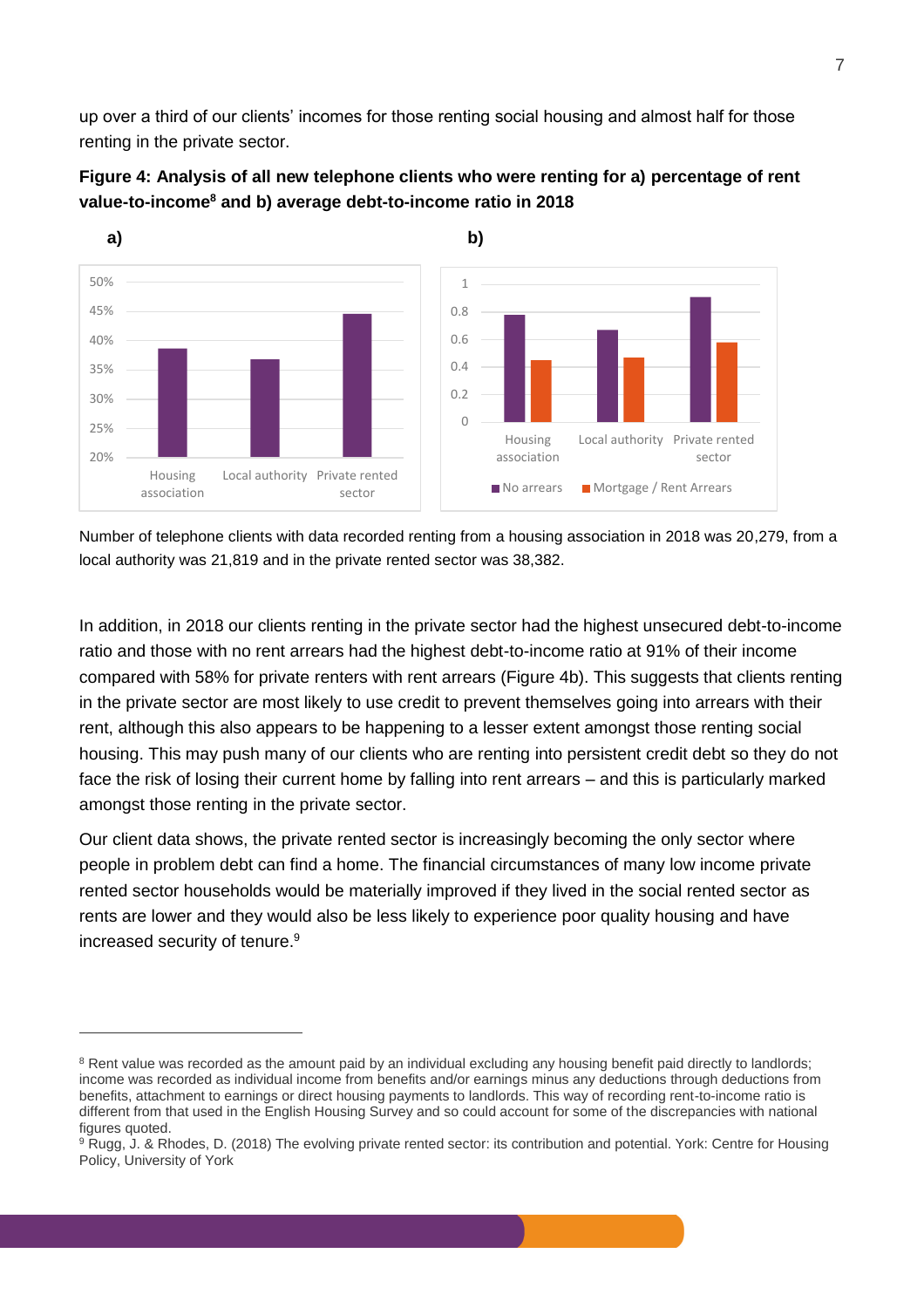*Frustrated homeowners***: those unable to buy a property without spending over a third on housing costs; many, who are struggling to save and without significant parental support, are destined to remain in the PRS.** 

In a 2018 survey<sup>10</sup> many of our clients renting in the private sector stated that they wanted to buy their own property. Many noted that it is now often cheaper, once having saved sufficient deposit, to pay a mortgage rather than rent in the private sector:

*"How can anyone who is paying for a private rental, NOT be suitable for a mortgage? I'd probably be £200 a month better off and be able to clear debts."*

*[If I could get] a mortgage. I'd be paying far less per month on just about any mortgage for a threebedroom house. But I can't afford to, and I don't have the credit rating, because of the debts."* StepChange Debt Charity clients, March 2018

As these clients suggest, average private sector rents are now higher than average mortgage repayments for first-time buyers across all UK regions, and average first-time buyers could save over £2,250 a year once on the property ladder compared to renting,<sup>11</sup> although this does not include the additional maintenance, repairs and insurance costs that those with mortgages may have to pay.

The Social Market Foundation has shown how individuals on lower incomes face a substantial housing poverty premium, particularly if they are in the private rented sector and unable to build up the savings required for a mortgage deposit.<sup>12</sup> While mortgage payments tend to decrease as a proportion of income over time, rent contracts are often tied to inflation and can increase each year. Our 2018 client survey<sup>13</sup> suggests that there is a similar "debt premium" for our clients, who have to pay more for deposits and in rent payments, because of poor credit ratings. This in turn reduces their ability to save for a mortgage deposit and their poor credit rating also reduces the chance of being approved for a mortgage. Those in problem debt are therefore more likely to continue paying higher private rental costs over time. This "debt premium" can only become even greater as those with problem debt are forced to remain renting in the private sector as they become older.

Even for those of our clients who have been able to buy a home, many found they were paying more for their mortgage as a result of poor credit ratings.<sup>14</sup> The Financial Conduct Authority has also found that customers with a poor credit rating are offered more expensive mortgages and with changes in affordability criteria for lenders, some may now be unable to change to cheaper deals, even if they have kept up with their more expensive mortgage repayments.<sup>15</sup>

"*Unable to change mortgage providers. Initial mortgage meant higher interest rates*." StepChange Debt Charity client, March 2018

<sup>10</sup> StepChange Debt Charity (2018) Locked Out

<sup>&</sup>lt;sup>11</sup> Santander (2018) Owning a home is cheaper than renting in all areas of the UK

<sup>12</sup> Corfe, S. & Keohane, N. (2018) Measuring the poverty premium London: Social Market Foundation

<sup>13</sup> StepChange Debt Charity (2018) Locked Out

<sup>14</sup> *ibid*

<sup>15</sup> Financial Conduct Authority (2018) Mortgages Market Study: Interim Report MS16/2.2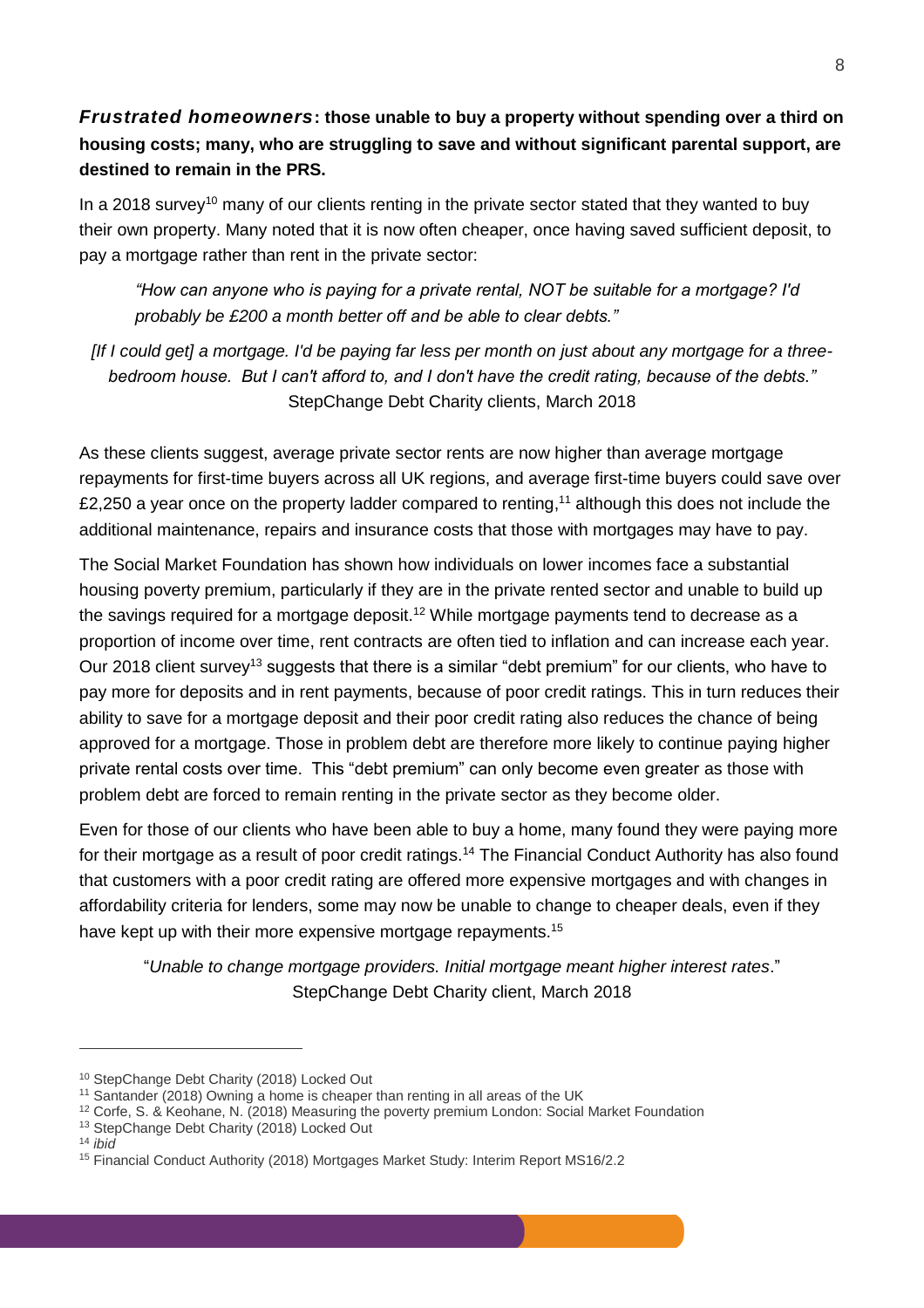# *Those reliant on state support***: households that rely on Housing Benefit/the housing component within Universal Credit but current arrangements provide inadequate support, taking many below the poverty line.**

One-third of our 2018 survey respondents were claiming some form of housing benefit,<sup>16</sup> at the time of the survey and a further 10% were not currently claiming but had claimed housing benefits within the last two years. The proportions amongst those renting from a local authority were significantly higher at 62%, than those renting from a housing association (50%) which were in turn higher than those renting private sector housing (35%) (Figure 5a). These figures reflect the higher proportion of housing benefit claimants reported to be living in social housing compared with the private rented sector nationally.<sup>17</sup>

In many cases (28% of those who responded) our clients said the help they were offered with housing costs through the welfare system had supported them to keep their home.

*"Without have the housing benefit I would be homeless." "A very helpful service. I am grateful that my rent is paid."*

StepChange Debt Charity clients, March 2018

These positive responses were despite only a minority of respondents having their whole rent paid through housing benefit payments – 72% said they were paying the shortfall, whether this was from other benefit payments or wages. For those clients who were private renters only 10% were receiving the full amount of their rent from housing benefit payments (Figure 5b). The introduction of Local Housing Allowance rate caps, the household benefit cap, changes to the age limits on the Shared Accommodation Rate and the "bedroom tax", as well as the freeze on inflation-linked rises in welfare payments means that the number of renters, across different tenancy types, whose housing benefit entitlement falls short of their rent has increased amongst private renters and, to a lesser extent, amongst social housing tenants since 2011.<sup>18</sup> Housing benefit shortfalls mean that the majority of our clients who claim will either be cutting back on other essentials or be forced to use credit or borrow from family or friends simply to pay their rent. In the long-term this is financially unsustainable.

Almost a quarter of all our clients surveyed in 2018 said that claiming housing benefit had a negative impact on their ability to rent a property and this rose to almost seven in ten of those who had claimed housing benefit in the past two years. A number of issues were cited including the complicated and bureaucratic process of claiming benefits, delays and administrative errors, problems for those with fluctuating incomes and overpayments resulting in further debt.<sup>19</sup> Four

<sup>&</sup>lt;sup>16</sup> Clients referenced Housing Benefit, Discretionary Housing Payments, the housing cost component of Universal Credit and Support for Mortgage Interest (despite the last changing from a benefit to a loan in April 2018) in their replies.

<sup>17</sup> Ministry of Housing, Communities & Local Government (2019) English Housing Survey Headline report 2017-18 <sup>18</sup> Joyce, R., Mitchell, M. & Keiller, A.N. (2017) The cost of housing for low income renters. London: Institute of Fiscal

**Studies** 

<sup>19</sup> StepChange Debt Charity (2018) Locked Out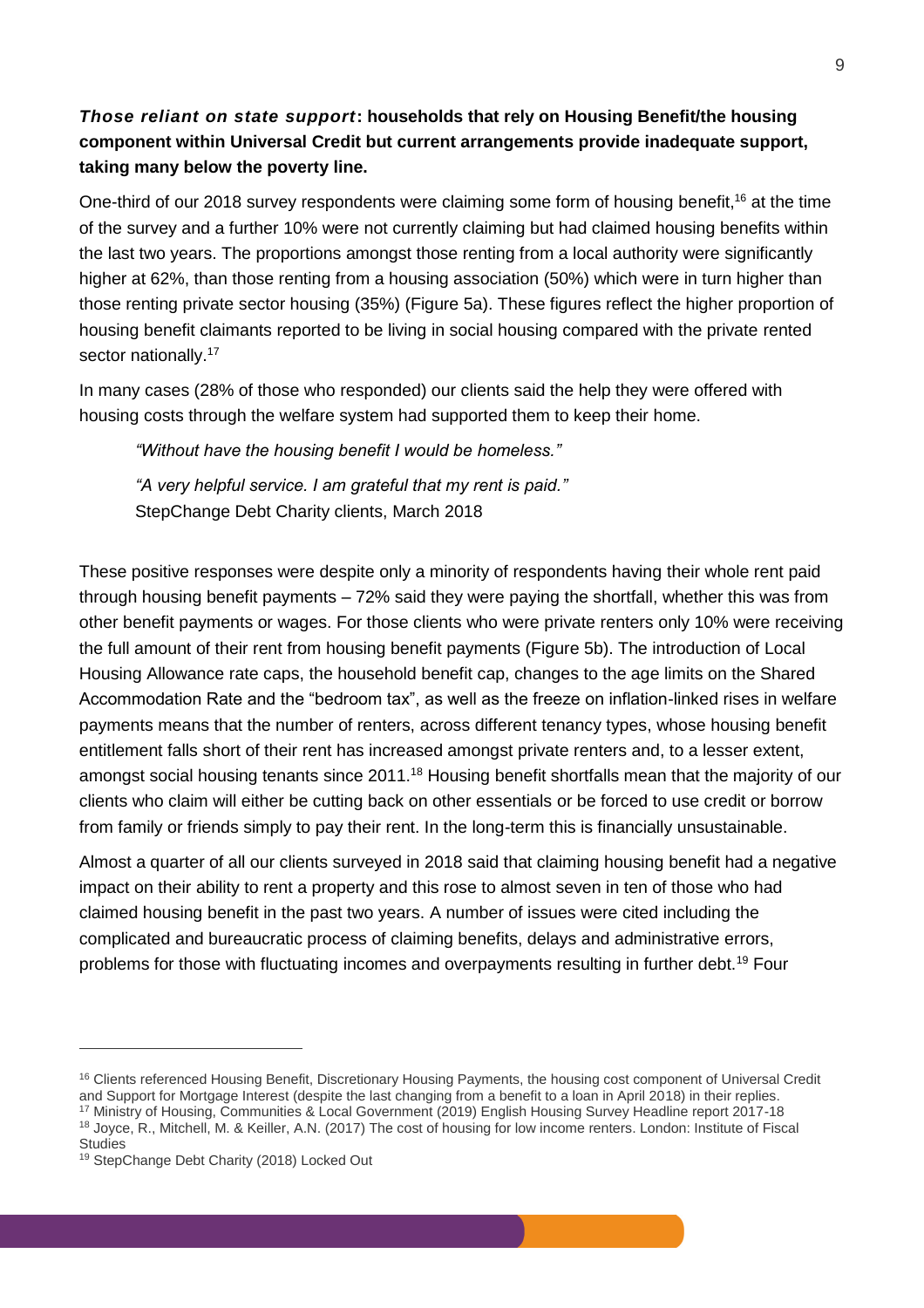percent of claimants surveyed commented that some landlords would simply not rent to tenants who were claiming benefits:

*"Being on benefit out of circumstance has negatively affected renting as no landlord wants to rent to a family supported by the government."* StepChange Debt Charity client, March 2018







The bars represent all clients, those who have a mortgage and those who rent from a housing association, local authority and in the private rented sector. Figure 12a) n=655 and Figure 12b) n=207. There were four clients with mortgages who were claiming Support for Mortgage Interest which converted from a benefit to a loan in April 2018.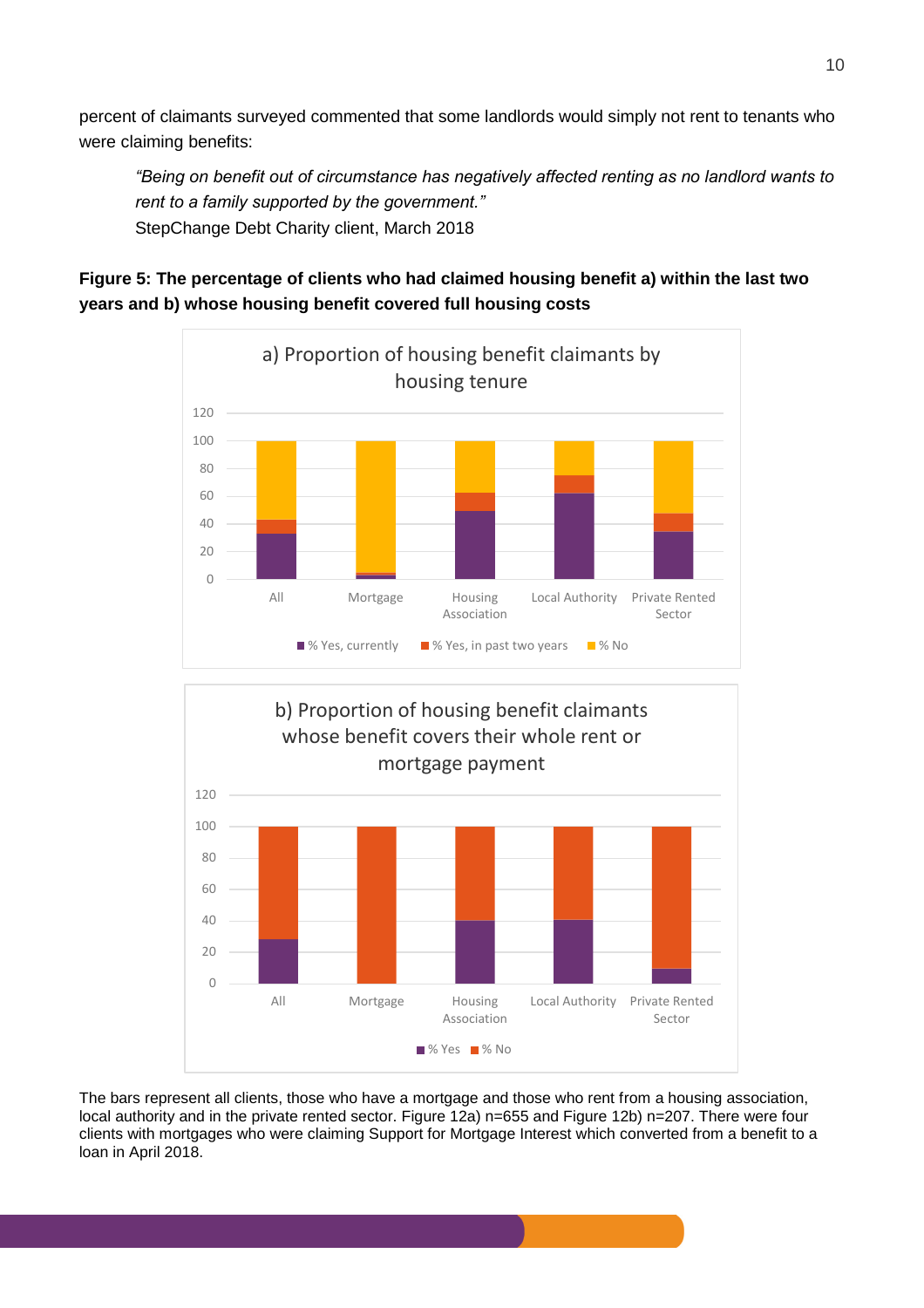*Those who face affordability issues in older age***: whose incomes drop suddenly in retirement but whose rents remain the same (something which could become a bigger issue for generation rent in the future), but also older owners in unsatisfactory homes who cannot afford to upgrade their property or acquire somewhere suitable.**

Analysis of 2018 StepChange clients by age band shows that those who are 60 and over are more likely to have a mortgage or own their own home than younger clients (Figure 6). However, this data also demonstrates that only 15% of our clients who were over 60 owned their home outright, 19% still had a mortgage, and 19%, 21% and 22% were renting from a housing association, local authority or in the private rented sector respectively. This shows that the majority of our clients who are over 60 are having to maintain rent or mortgage payments at an age when they might have begun to consider retirement, with the accompanying drop in income this might involve.

StepChange Debt Charity's Financial Solutions service is established as a separate organisation, which offers advice and the arrangement of both equity release plans and mortgages aimed at helping people out of problem debt. In 2016 this service gave advice to 1,993 clients who had a problem, with 76% having a problem mortgage, which would not be paid at the end of its term. Our clients with mortgages are more likely to be older. We also identified that 50% of monies being released by these clients in a re-mortgage or equity release solution were being used to repay outstanding debts or help with regular bills.



**Figure 6 StepChange clients' housing tenure by age band in 2018**

The coloured bars represent the percentage of clients within each age band by housing tenure. The total number of telephone clients for which this data was available between January and December 2018 was 129,198. Under 25s = 16,156; 25-39 = 52,128; 40-59 = 48,259; and 60 and over = 12,654.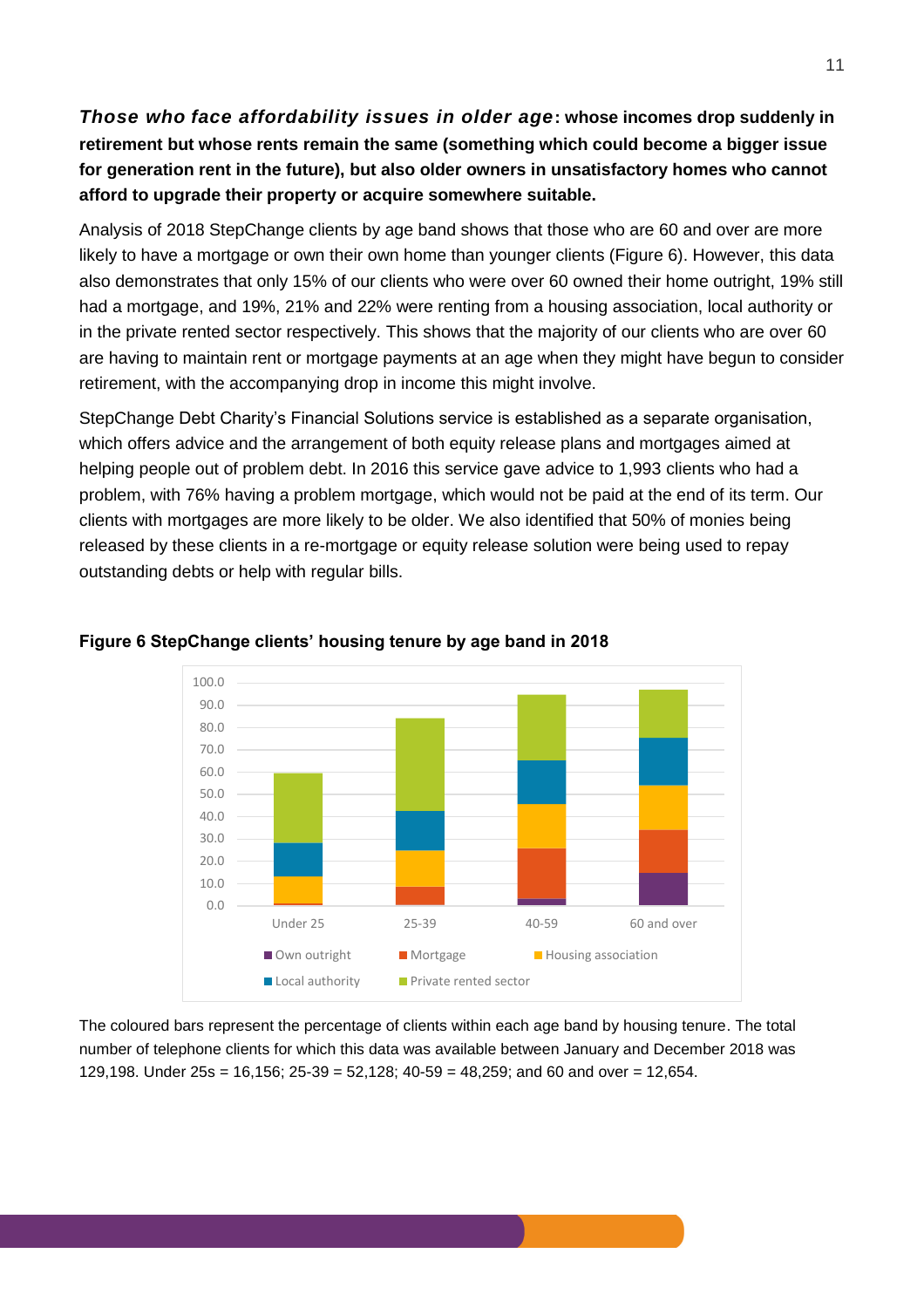Although a lower proportion of our clients overall are over 60, the majority are still having to pay housing costs. For those who have been paying a mortgage in the long-term, equity release can help them to repay debts or cover the costs of essentials and repairs, but over 60% are likely to have to continue paying rent, as well as deal with their problem debt, in their retirement years. The even lower proportion of our clients aged 40-59 with a mortgage or who own their home outright, suggests this will be a growing problem amongst our clients in future years.

# Consultation Questions

# 1. Understanding the affordability challenge

**Q1.1: What does affordability mean for different people in different places? Covers definitions and measures, who and where (urban/rural/low and high demand areas), links with welfare system, housing conditions/standards and security of tenure, young and old**

The current Government definition of affordable housing is:

"*Affordable housing is social rented, affordable rented and intermediate housing, provided to eligible households whose needs are not met by the market. Affordable Rent is subject to rent controls that*  require a rent of no more than 80 per cent of the local market rent (including service charges, where *applicable)."<sup>20</sup>*

.

In 2017-18, the average rent (excluding services but including Housing Benefit) for households was £193 per week (equivalent to £836 per month) in the private rented sector.<sup>21</sup> An average "affordable rent" for the country using the Government's current definition would therefore be £669 per month, 29% of the median take-home salary.<sup>22</sup> However, there are vast differences in rent values across the UK, with the average private sector rent in London being £312 per week (£1,352 per month).<sup>23</sup> In 2016, median monthly private rent as a percentage of median monthly salary ranged from 23% in the North East, to 49% in London<sup>24</sup>.

In 2018 the average private sector rent of a StepChange client was £581 per month (excluding any rent payments covered by direct benefit payments to landlords). However, this equated to an average of 45% of our private rented sector clients' income (again excluding any housing benefit paid directly to landlords). Even clients renting social housing were paying over 35% of their income on rent (Figure 4)**.**

<sup>20</sup> https://www.gov.uk/guidance/definitions-of-general-housing-terms#social-and-affordable-housing

<sup>21</sup> Ministry of Housing, Communities & Local Government (2019) English Housing Survey Headline report 2017-18

<sup>22</sup> Office for National Statistics (2019) Average household income, UK: Financial year ending 2018

<sup>&</sup>lt;sup>23</sup> Ministry of Housing, Communities & Local Government (2019) English Housing Survey Headline report 2017-18

<sup>&</sup>lt;sup>24</sup> Office of National Statistics (2017) Housing summary measures analysis: 2016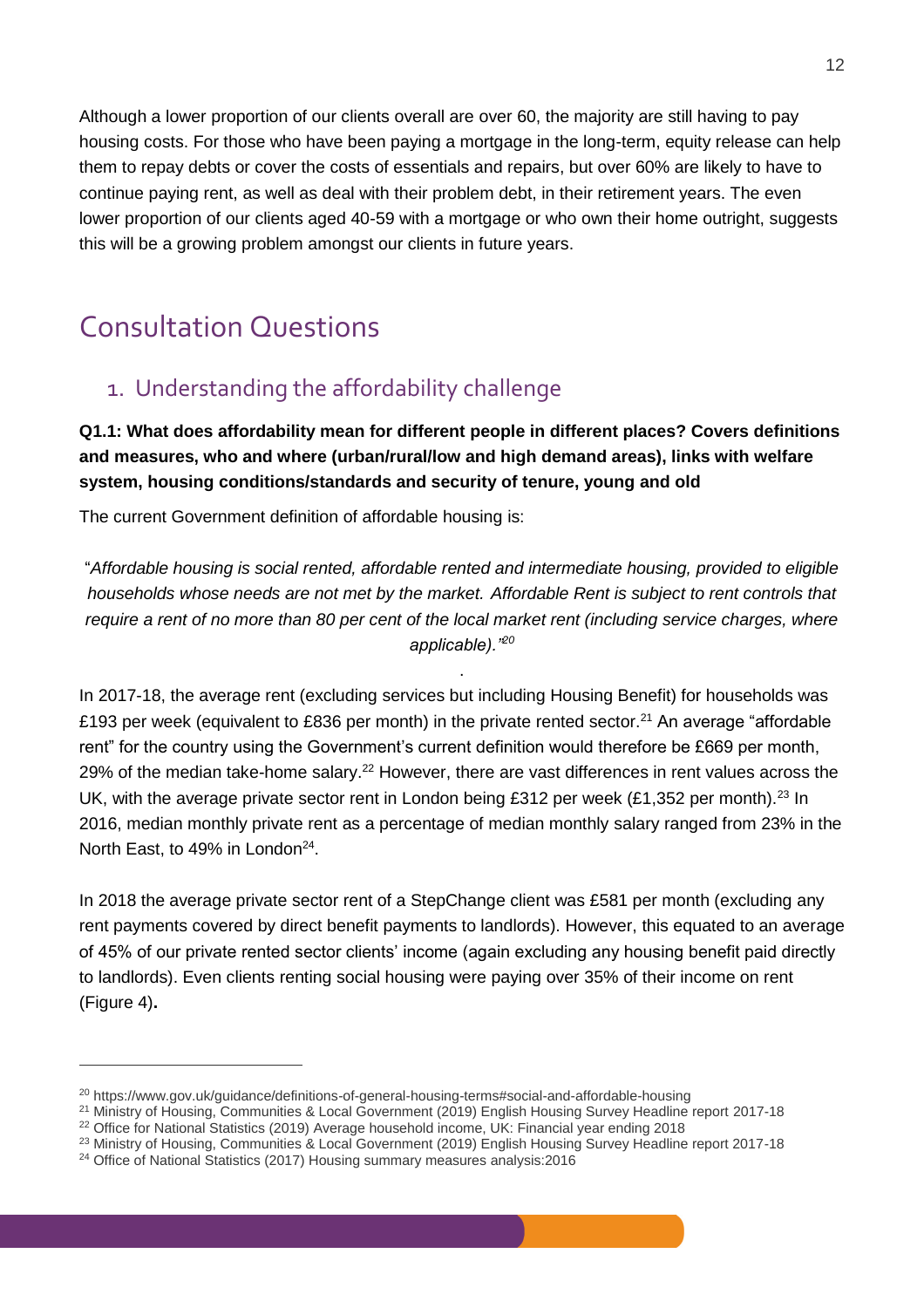The problem of housing affordability was particularly marked amongst our London clients. An earlier analysis of our client data from 2017 showed that in that year, the highest proportion (17%) of StepChange clients lived in London. Our London clients had higher average incomes (£1,440 vs £1,350), but spent a higher proportion of this income on essentials (57% vs 50%). Most of this difference in the cost of essentials was associated with higher housing costs in the capital. A higher proportion of London clients with housing costs were behind on their rent or mortgage payments compared with the UK in general (36% vs 29%) and average amounts owed in rent or mortgage payments were higher than nationally (£1,400 vs £950 for rent; £4,450 vs £3,380 for mortgage arrears).<sup>25</sup>

Measuring affordability by comparison with local market rents, as the Government currently does, rather than through comparisons with local incomes, results in examples where in the London Borough of Harrow, for instance, an "affordable rent" calculated according to the Government's definition was £1,160 per month in 2015, when that was more than the maximum amount of housing benefit available in that borough and 83% of the salary of the average low income worker living there.<sup>26</sup>

We recommend that a truer definition of affordable housing and affordable rented housing should be based on a definition that it is:

# *"appropriate for the needs of a range of low to moderate income households and priced so that low and moderate incomes are able to meet their other essential basic living costs."<sup>27</sup>*

As recommended by JRF and the National Housing Federation, an affordable housing cost figure set for each local area, based on charging a fixed percentage (they suggest, based on social housing rents, 28 per cent) of the net local earnings figure, would be much more likely to guarantee affordability than tying measures to local market rents. The Mayor of London has defined a London Living Rent level for every neighbourhood in the capital based on a third of average local household incomes and adjusted for the number of bedrooms in each home.<sup>28</sup> The principle behind both is to link rents with local incomes, rather than local market rents. Despite policy intentions that caps on housing benefit since 2010 would lead to a reduction in market rents, they have continued to rise since the introduction of these reforms.<sup>29</sup>

**Q1.2: Why is housing unaffordable? Covers main barriers and drivers (stagnating incomes, rising land values, housing as a financial investment, deregulation etc), shift in tenure and inter-generational aspects**

<sup>&</sup>lt;sup>25</sup> StepChange Debt Charity (2018) London in the Red

<sup>26</sup> https://www.jrf.org.uk/blog/housing-market-isnt-helping-people-make-ends-meet-time-living-rents

<sup>&</sup>lt;sup>27</sup> University of West Sydney (2008) Models of sustainable and affordable housing for local government

<sup>28</sup> <https://www.london.gov.uk/what-we-do/housing-and-land/renting/london-living-rent>

<sup>29</sup> Office of National Statistics (2019) Index of private rental prices, UK: January 2019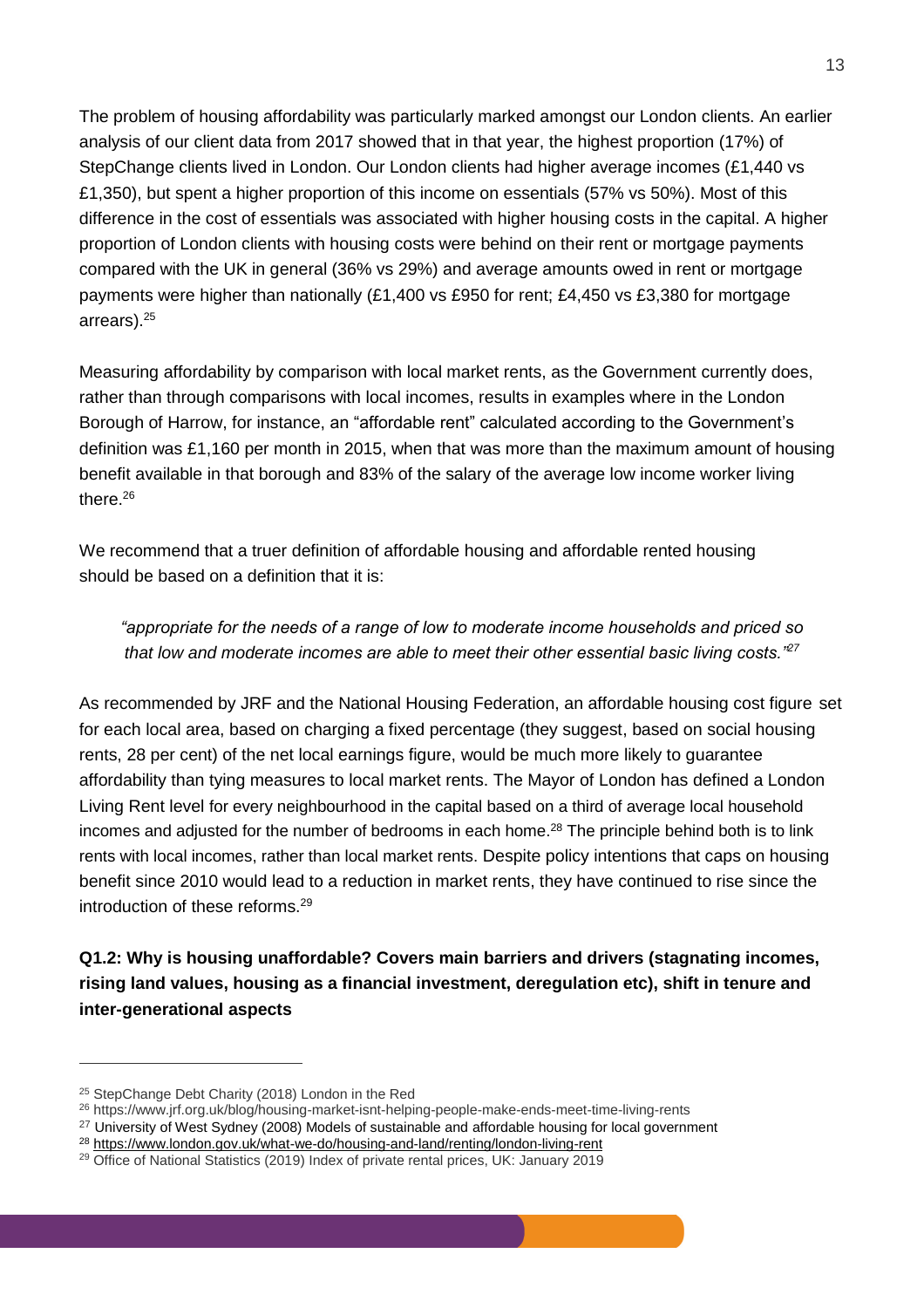StepChange client data provides information on our clients' personal finances and characteristics rather than a broader picture of the housing market in general. However, it shines a spotlight on the issues facing those who are financially struggling. It clearly demonstrates that in recent years more and more of our clients are finding it hard to afford the essentials and/or have been using credit to pay for the basics.

#### *Drivers and barriers*

A "negative budget" indicates that a client's monthly spending on essential items like food, rent or mortgage repayments, heating and council tax, is greater than their monthly income. The proportion of our clients with negative budgets has been increasing since 2014 (Figure 7a). This is a particular problem as it means that unless they can increase their income, our clients cannot begin to plan to repay their debts and will increasingly face sanctions for falling into arrears on priorities, such as bailiff enforcement of council tax debts and eviction for rent or mortgage arrears. The percentage of clients renting in the private sector who had a negative budget (41% in 2018) was much higher than for any other housing tenure (Figure 7b). In contrast, in 2018 the proportion of clients with a mortgage with a negative budget was lowest at 14%. The average rent arrears levels of clients with negative budgets in the private rented sector were almost half (£274) of those with a negative budget living in housing association (£493) or local authority (£448) homes, again suggesting that our clients in the private rented sector try to minimise their rent arrears the most, perhaps by taking out credit to pay their rent

# **Figure 7: Proportion of StepChange telephone clients with a negative budget a) over time from 2014 and b) by housing tenure from 2016 - 2018**



Graphs show percentage of clients who have a negative budget a) over 2014 to 2018 and b) by housing tenure in 2016, 2017 and 2018. Numbers are based on all advised telephone clients where data was recorded

#### *Who is most affected?*

Overall our data indicates that low incomes and higher budget deficits (i.e. not having enough income to cover essential bills each month), being under 40, living in the private rented sector and being self-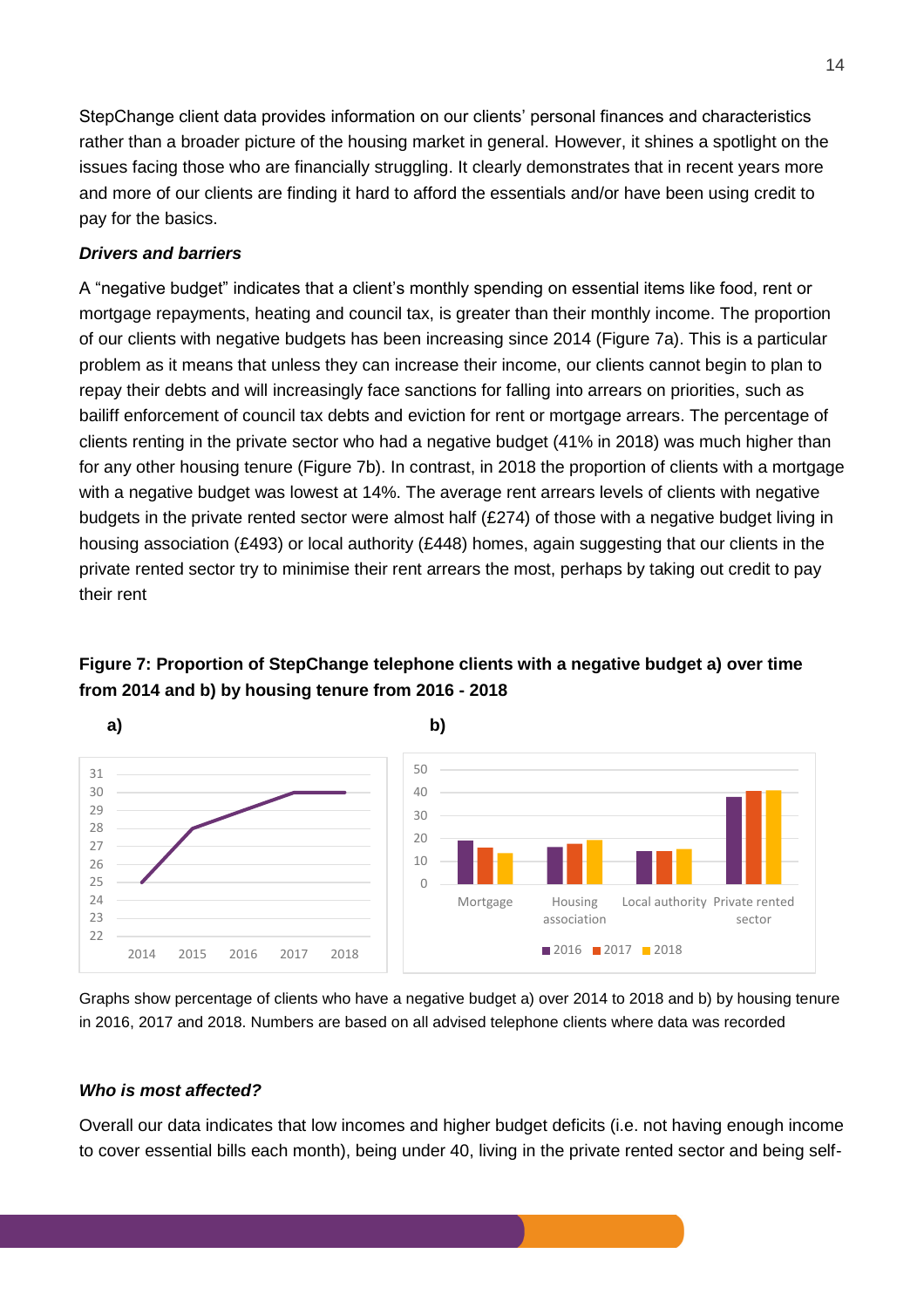employed, in part-time work or unemployed all increased our clients' vulnerability to housing problems.<sup>30</sup> This suggests that a lack of assets, falling or fluctuating incomes, cuts to benefit payments, rising costs of living and the insecurity and increasing cost of properties in the rented sector all contribute to a lack of access to an affordable, good quality, secure home.

It is mainly amongst our older clients, with their increased chances of having a mortgage or owning property outright, and with incomes that provide them with a good budget surplus, that we see there is sufficient support for them to remain in stable, good quality accommodation while they address their debt problems.<sup>31</sup>

**Q1.3: Costs and consequences of unaffordable housing – what's at stake and who are the priority groups that most need support? Covers whose worst affected and personal impacts, wider socio-economic impacts (on public finances, economy /productivity etc), other impacts (on homelessness, mixed communities, problem debt/dampen savings potential etc), future housing needs and demands** 

**Figure 8: Proportion of clients who have faced housing access issues as a result of their debt problems, for all clients, and by housing tenure**



Total answering this survey question =  $354$ : those with a mortgage ( $n=73$ ); those renting from a housing association (n=66); those renting from a local authority (n=67) and those renting in the private sector (n=146). In total 62 had another form of housing tenure

<sup>&</sup>lt;sup>30</sup> StepChange Debt Charity (2018) Locked Out

<sup>&</sup>lt;sup>31</sup> StepChange Debt Charity (2018) Locked Out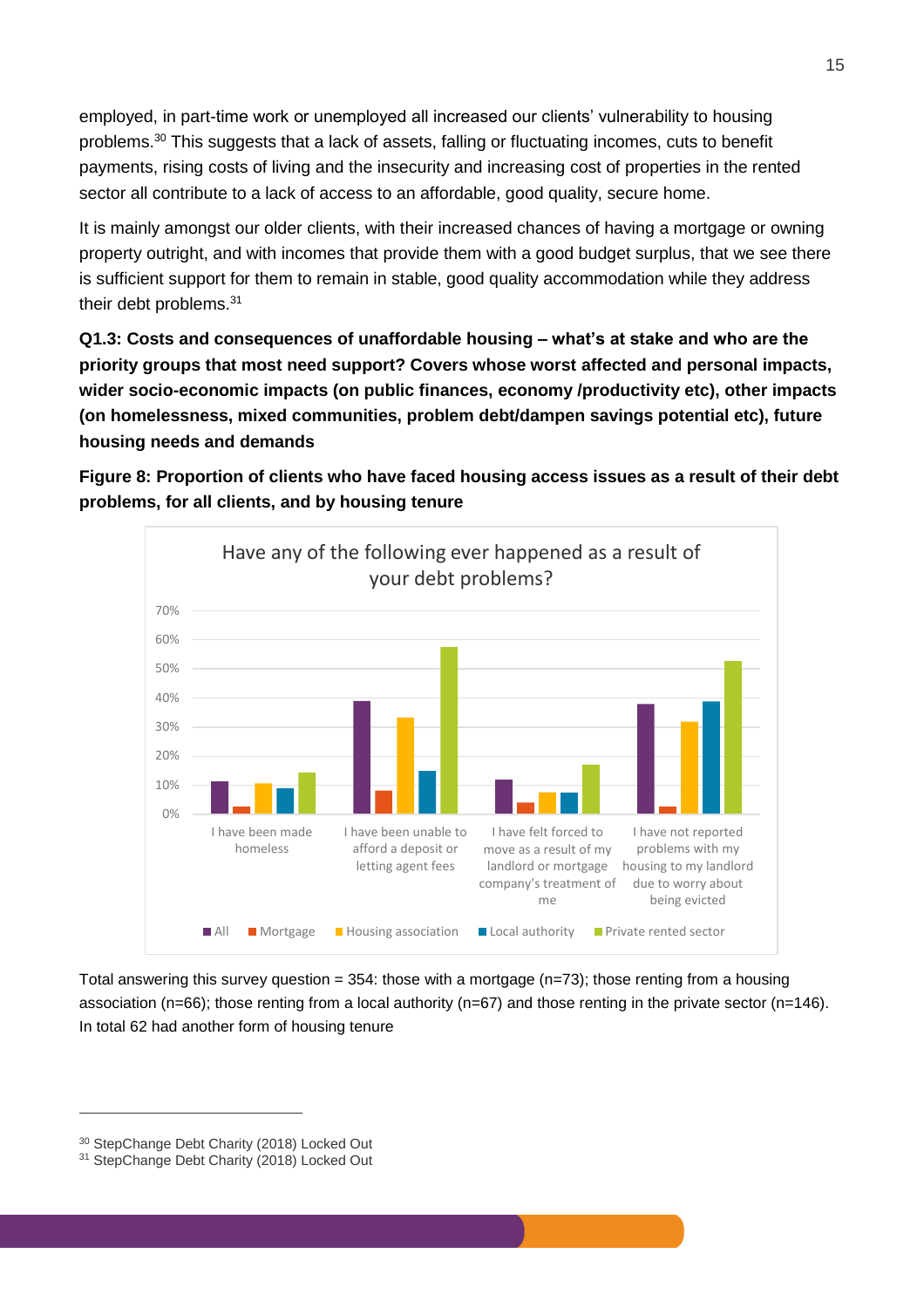Data from our clients mentioned previously demonstrates that many are simply not able to afford life's essentials. Our analysis of London clients, in particular, highlights how housing costs are increasingly at the heart of this.<sup>32</sup>.

#### *Primary consequences*

Our 2018 survey of clients' housing issues reveal the consequences of this policy failure**.** These included the extreme of being made homeless (11%), to not being able to afford deposits or letting agent fees (39%), feeling forced to move from their current home (12%) or simply putting up with problems because of the worry of eviction (38%) (Figure 8). All these problems affected a higher proportion of clients who rented, particularly in the private sector. As a result of their problem debt, more than half of private renter clients had been unable to afford letting agent fees or deposits at some point and/or had not reported problems to their landlord because of fear of eviction. Fourteen percent had been made homeless and 17% had felt forced to move.

# **Figure 9: Proportion of clients who have faced loss of housing as a result of having rent or mortgage arrears**



Total answering this survey question =  $187$ : those with a mortgage ( $n=38$ ); those renting from a housing association (n=38); those renting from a local authority (n=33) and those renting in the private sector (n=77). Six had another form of housing tenure. The proportion evicted, and the proportion threatened with eviction were both significantly associated with housing tenure (p<0.05) using the chi-squared test.

<sup>&</sup>lt;sup>32</sup> StepChange Debt Charity (2018) London in the Red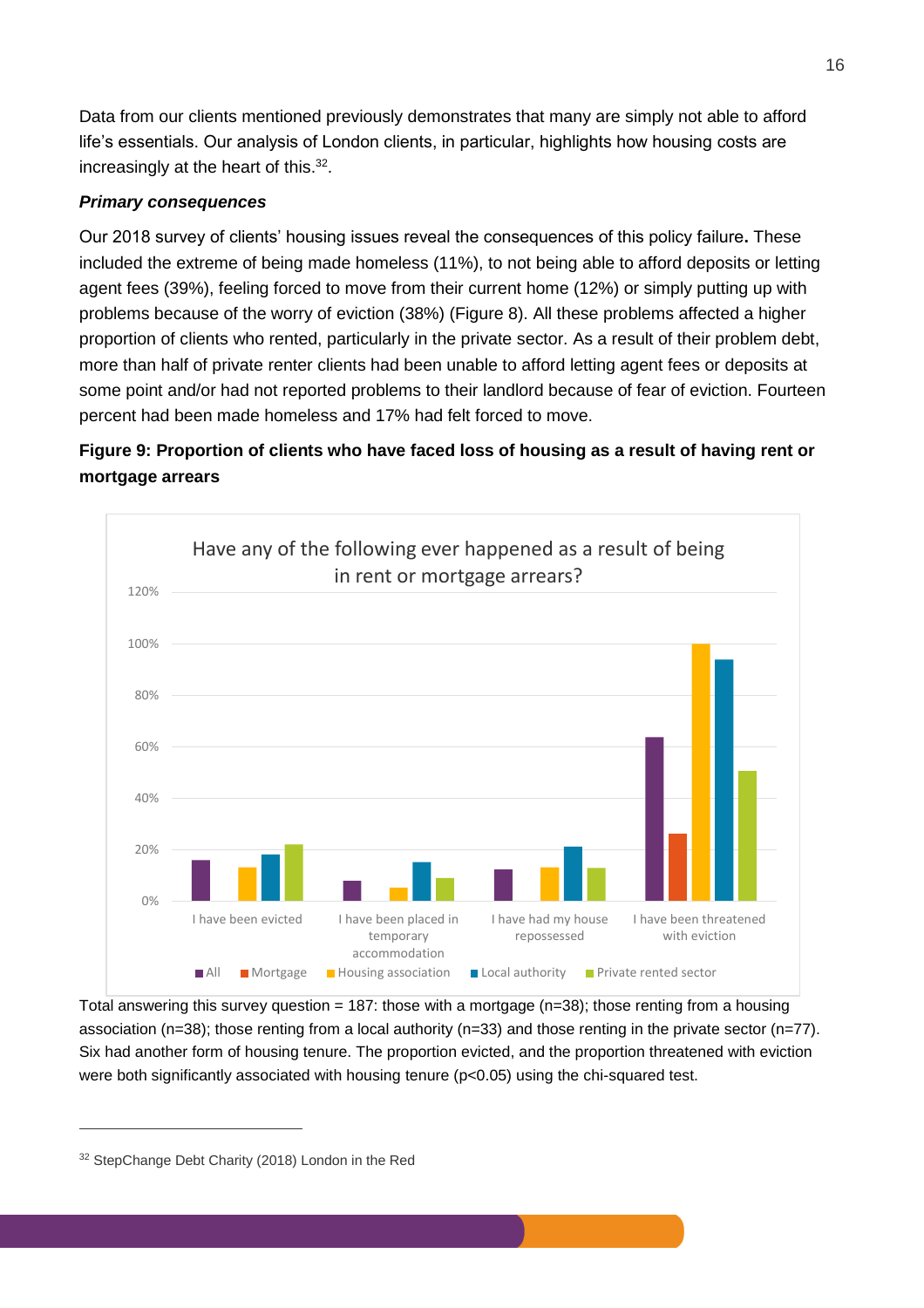Sixteen percent of clients who responded to the survey said they had been evicted in the past as a result of rent arrears, 12% had their house repossessed as a result of mortgage arrears, while 8% had been placed in temporary accommodation as a result of rent or mortgage arrears. Almost twothirds (64%) had been threatened with eviction, as a result of rent or mortgage arrears (Figure 9).

Those who were private renters at the time of the survey were most likely to have been evicted for arrears in the past (over one in five), and the proportion of clients who said they had been evicted was significantly associated with housing tenure. This is consistent with the higher eviction rates from the private sector than the social sector reported nationally,  $33$  and the fact that the private rented sector is increasingly becoming the tenure for rehousing those who have been homeless.<sup>34</sup> A higher proportion of clients who rented housing association or local authority accommodation had been threatened with eviction for rent arrears and this was also statistically significant. However, the proportion actually evicted was lower than for private rented sector clients.

## **Figure 10: The impact of a lack of affordable housing on our clients' heath, relationships and ability to work or to find work**



Bars represent the percentage who answered "Yes" to this question. Figures are split between all those responding; those with a mortgage; and those renting from a housing association (HA), local authority (LA) or in the private rented sector (PRS).

<sup>33</sup> Clarke, A., Hamilton, C., Jones, M. & Muir, K. (2017) Poverty, evictions and forced moves. York: Joseph Rowntree Foundation

<sup>34</sup> Crisis (2017) Moving On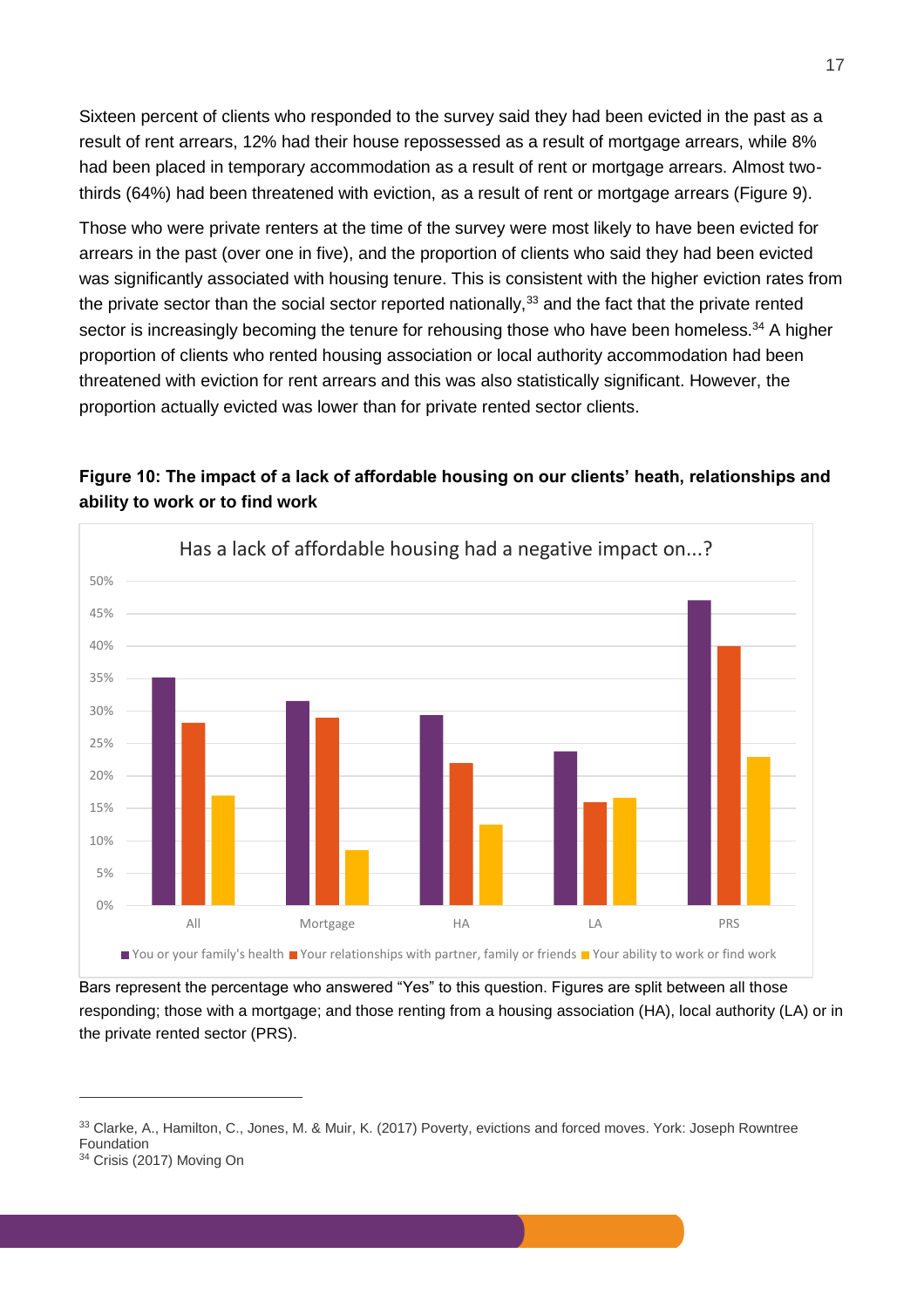#### *Wider social consequences*

There are also wider social consequences to the lack of affordable housing. We have estimated the potential total external cost of unaddressed problem debt to government and the economy for a cohort of 3 million people facing severe financial difficulties to be around £8.3 billion. This is through the additional strain on health and local services, lost productivity, lost jobs and longer-term reliance on welfare and support services. This includes a potential £2.8 billion cost of losing a home or being evicted as result of unresolved problem debt.<sup>35</sup> Problems with the current housing market in the UK, if not addressed, are likely to increase the overall costs to the economy of people losing a home or being evicted as result of financial difficulties – many caused by initially using credit to cover essential costs.

Our 2018 client survey also demonstrated that a lack of affordable housing had a negative impact on our clients' health, relationships and ability to work or find work (Figure 10). The impact on health was significantly higher than on relationships and work (p<0.00001) and the negative impact on health, relationships and work was significantly associated with housing tenure (p<0.05), with those renting in the private sector reporting the worst effects. Amongst our clients the affordability of housing also has a more significant negative impact on health, relationships and work than lack of access to housing, insecure housing or low quality housing.<sup>36</sup>

Our clients' evidence of wider health, relationship and employment problems caused by unaffordable housing costs, and the related social costs this incurs, suggests we need to think how we can ensure better housing safety nets for those most vulnerable – many currently looking at a lifetime of high cost, insecure renting in poor quality accommodation, or the loss of any home at all.

**Q1.4: What's being done and is it working, and what are the implications and policy tradeoffs? Covers more recent central/local government response (housing support to FTBs, Buy to Let, Housing Benefit/Universal Credit etc), actions by housing providers and lenders and others, and costs and consequences on other policies (e.g. on welfare system, life chances, local growth and prosperity)** 

Across the UK over several decades there has been an strong emphasis on policy initiatives that aimed to increase home ownership levels and encourage private sector renting, which with the introduction of Right to Buy and support for Buy-to-Let, for example, have ultimately resulted in an estimated 40% of socially-owned homes under previous sales now being privately rented.<sup>37</sup> This has been a contributory factor to the current lack of affordable housing to rent. There needs to be an equal or greater emphasis on re-building or purchasing more social tenures to offer affordable rents to vulnerable households.

<sup>35</sup> StepChange Debt Charity (2014) Transforming Lives

<sup>36</sup> StepChange Debt Charity (2018) Locked Out

<sup>37</sup> <https://www.yourmoney.com/mortgages/40-right-buy-homes-now-owned-private-landlords/>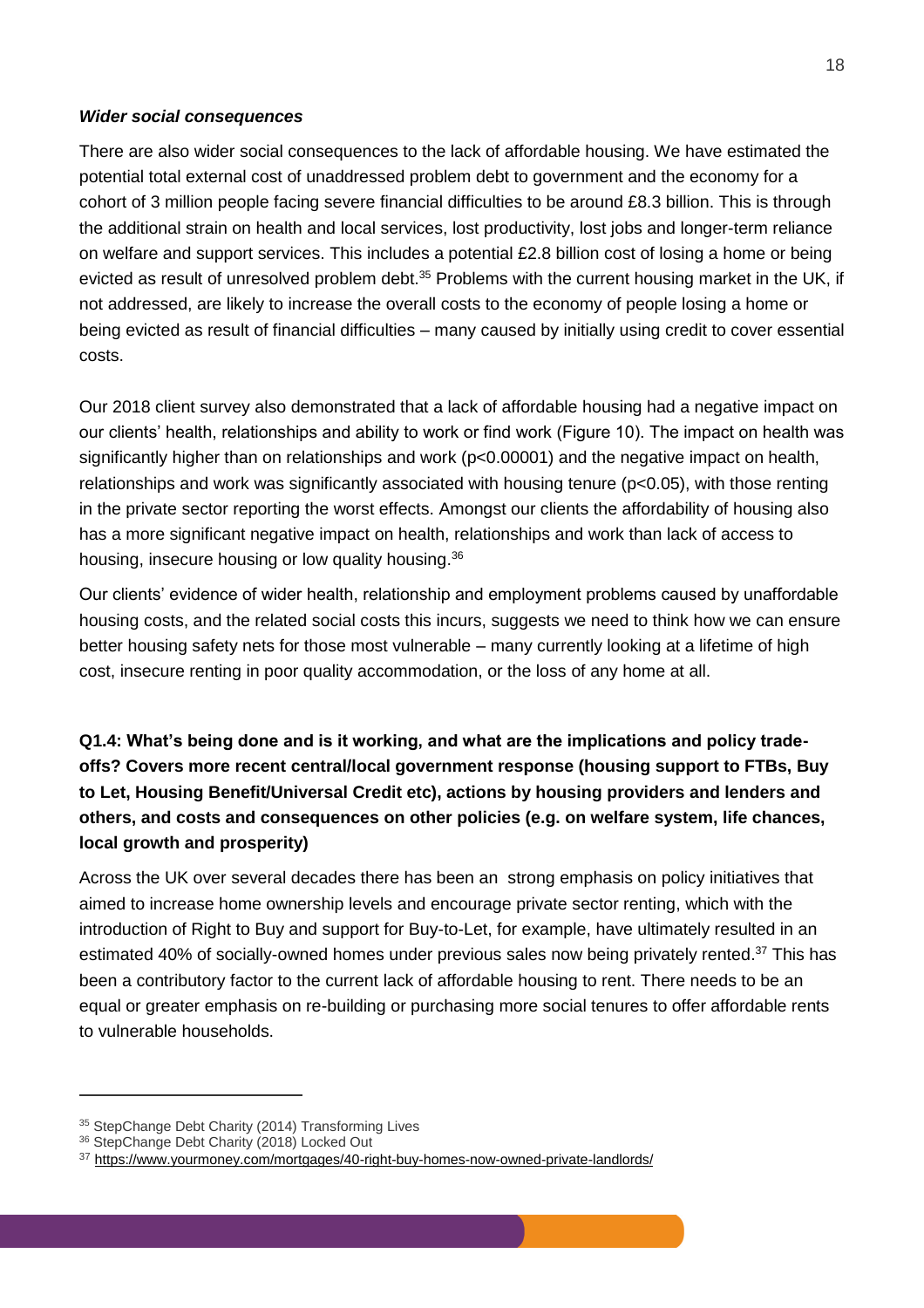#### **Struggling renters**

A comprehensive review of recent policy initiatives to address problems with England's private rented sector housing market demonstrates that these have often only been aimed at addressing one identified problem at a time, rather than considering the housing market as a whole, and as a result most have either not made a significant difference, or in some cases, caused additional problems.<sup>38</sup>

#### *Addressing the lack of affordable social housing*

StepChange client data confirms this wider analysis showing that the private rented sector currently houses a large number of households in the lowest income bracket, and who have an additional vulnerability.<sup>39</sup> The higher rental costs in the private sector only add more to the financial difficulties of these clients. In August 2018, the Government published its social housing green paper<sup>40</sup> which included plans to expand the supply of social housing in an attempt to address this problem. The amount of social housing for rent fell from a peak of around five million in the early 1980s to just under four million in the mid-2000s, but it has been slowly rising since. This has mainly been driven by an increase in housing association homes. However, new social homes are currently more likely to be at the higher end of the Government's definition of "affordable rents".<sup>41</sup>

Many StepChange clients renting in the private sector report a lack of access to social housing, <sup>42</sup> and on average they pay over £100 per month more in rent than social housing tenants:

"*It's impossible get social housing as I am classed as adequately housed*."

*"Can't afford deposit etc so can't move yet, almost impossible to get social housing."* StepChange Debt Charity clients, March 2018

Our analysis suggests that the problem of more and more vulnerable households occupying private rented sector housing and paying increasing proportions of their income to maintain this, is worsening. There is simply currently not the number of social housing units available at a social rent that would be required to address this. Although the long-term solution of building more social housing at social rents is finally being accepted as a long-term policy solution,<sup>43</sup> this policy intervention will take many years to yield results and cannot address the housing problems that our clients are currently experiencing.

<sup>38</sup> Rhodes, D. & Rugg, J. (2018) Vulnerability amongst low-income households in the private rented sector in England: University of York & Nationwide Foundation

<sup>39</sup> Rhodes, D. & Rugg, J. (2018) Vulnerability amongst low-income households in the private rented sector in England: University of York & Nationwide Foundation

<sup>40</sup> Ministry of Housing, Communities & Local Government (2018) A new deal for social housing

<sup>41</sup> <https://fullfact.org/economy/whats-happening-rented-social-housing-england/>

<sup>42</sup> StepChange Debt Charity e-mail survey of 816 clients in March 2018

<sup>43</sup> Ministry for Housing, Communities and Local Government (2018) A New Deal for Social Housing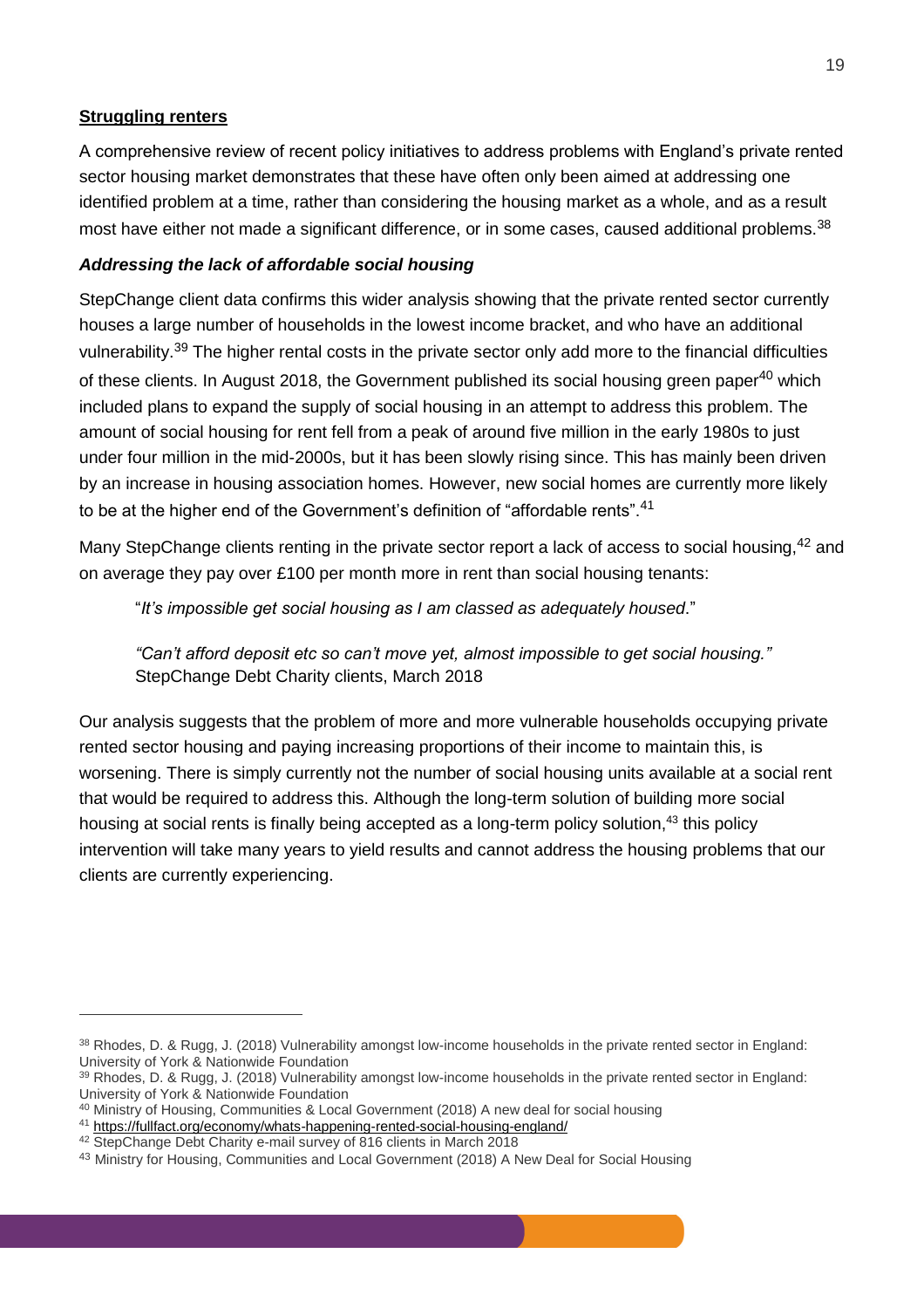#### *Addressing high deposits and fees paid by private sector renters*

The Tenant Fees Act 2019 which will be implemented on 1 June 2019,<sup>44</sup> aims to address problems with the affordability of rental deposits (see the proportion of StepChange survey respondents affected by this issue in Figure 8). It includes provisions to ban landlords and letting agents from charging tenants for a range of fees and capping the amount that can be charged for deposits and holding deposits.

Although this Act should help with some of the issues raised by our clients around the difficulty they have in affording deposits and additional fees in the private rented sector, it will not address, and may provide a perverse incentive to increase (to replace the insurance provided by higher deposits), the higher private sector "debt premium" rents that our clients and others<sup>45</sup> have reported are charged to many with poor credit reports. At a time when many of our clients are trying to repay their debts, having to pay more for essential housing costs because they are renting in a sector that is poorly regulated and governed by market forces, remains a significant problem.

The government feasibility study of a No Interest Loan Scheme to help those on low incomes<sup>46</sup> provides another opportunity to evaluate policy options for support. It would be important to evaluate whether this provides additional and sufficient support for those lacking a deposit to rent in the private sector. The evaluation should include a consideration of whether this support is better provided as a grant or a loan. Whilst there is a system of 'Budgeting Advances' available under Universal Credit, which provide no-interest loans, the eligibility criteria for these is extremely tight. To qualify, an individual must have been on benefits for over 6 months and have earned less than £2,600 (£3,600 jointly for couples) in the past 6 months – excluding the majority of people in employment. A No Interest Loan Scheme should increase eligibility for such support to a much larger number of low income households.

## *Addressing insecurity in the rented housing sector*

There remain problems with insecurity of tenure in the rented housing sector, most markedly in the private rented sector, and a growing recognition that this could be contributing to increasing homelessness and reductions in levels of community support and engagement.<sup>47</sup> The Government has acknowledged that provisions to limit life-long tenancies in social housing introduced in the Housing & Planning Act 2016 will not be implemented "*at this time*" as "*there has been a growing recognition of the importance of housing stability for those who rent*". 48

Before this, the Government had introduced a model tenancy agreement to support private rented sector tenants who wanted to negotiate a longer fixed term period at the start of their tenancy.<sup>49</sup> However, there was no legal requirement to adopt the agreement and it has not been widely used by

48 Ministry for Housing, Communities and Local Government (2018) A New Deal for Social Housing

<sup>49</sup> *ibid*

<sup>44</sup> <http://www.legislation.gov.uk/ukpga/2019/4/contents/enacted>

<sup>45</sup> <https://www.blog.noddle.co.uk/finance/renting/even-renting-reach-700000-youngsters/>

<sup>46</sup> HM Treasury & Department for Work & Pensions (2019) Financial Inclusion Report 2018-19.

<sup>&</sup>lt;sup>47</sup> Ministry for Housing, Communities and Local Government (2018) A New Deal for Social Housing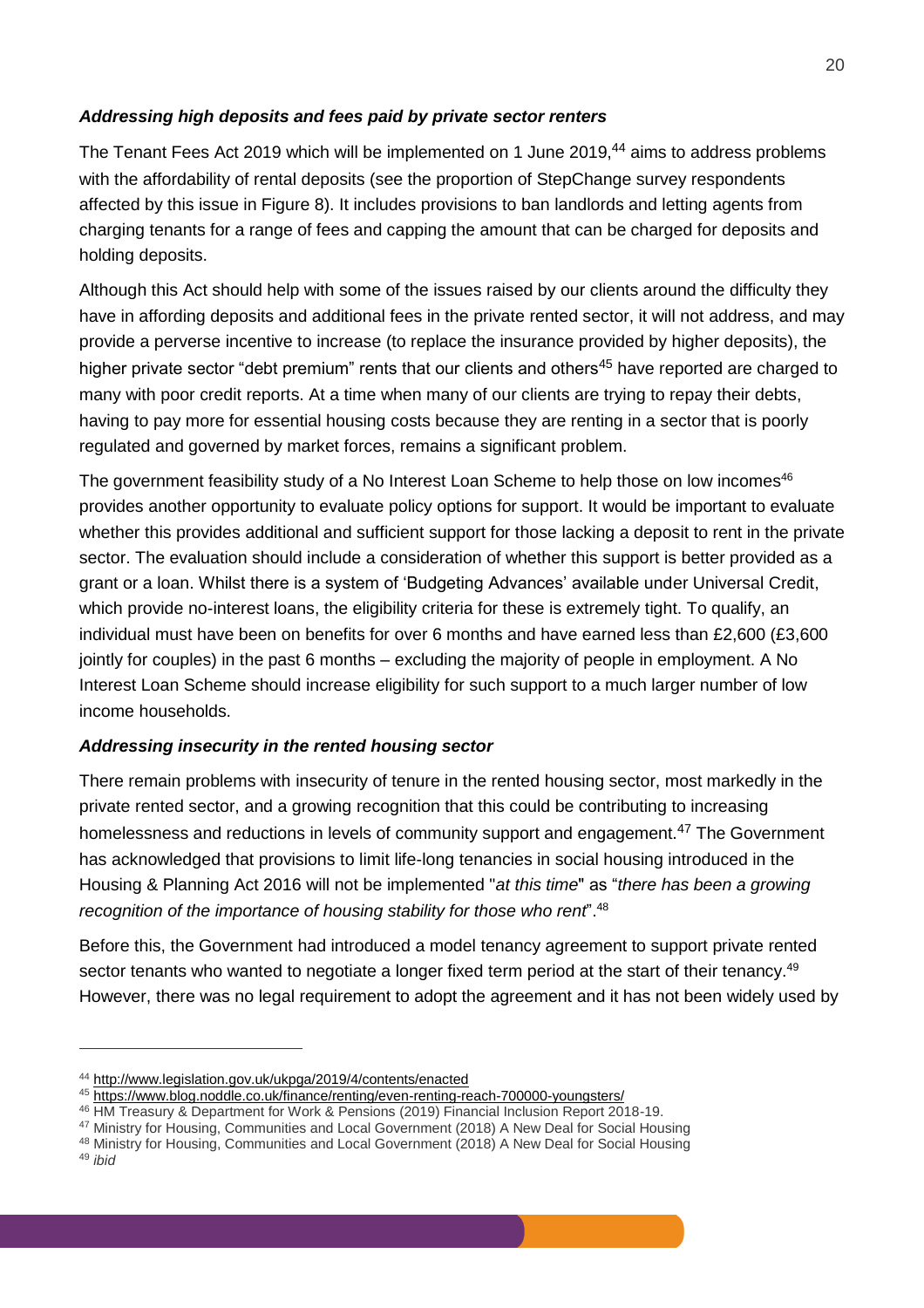landlords.<sup>50</sup> In 2018 the government published a consultation on longer term tenancies for renters in the private sector aimed at improving their security of tenure.<sup>51</sup> To date there has been no feedback on the consultation, and some reports suggest that this policy has been abandoned.<sup>52</sup> The use of section 21 evictions (or "no fault" evictions) by private sector landlords remains a source of insecurity for private rented sector tenants once their initial assured shorthold tenancy term has ended. There is increasing evidence that its use is associated with rising levels of homelessness.<sup>53</sup>

The resulting insecurity for those renting in the private sector, means that many stay in poor quality housing, often with health and safety risks.<sup>54</sup> Our client survey in 2018 showed over half of respondents living in the private rented sector said they had not reported problems to their landlord because of fear of eviction.<sup>55</sup> Legislation in the Deregulation Act 2015 to protect tenants against unfair eviction where they have raised a legitimate complaint about the condition of their home,<sup>56</sup> appears to have been ineffective. Freedom of Information requests have also found very little evidence of the impact of the Act's measures to curb such "retaliatory evictions".<sup>57</sup> It is too early to say whether the introduction of the Homes (Fitness for Human Habitation) Act 2018<sup>58</sup> will improve tenants' confidence in reporting health and safety issues to landlords or raise the quality of private rented sector accommodation more widely. However, the current imbalance between housing supply and demand in many areas of England suggests that it will not be sufficient to address this issue in places with a high demand for housing.

#### **Frustrated homeowners**

In the UK home ownership is still overwhelmingly the preferred housing option, with 86% of respondents to the British Social Attitudes Survey stating this was their preference. Despite this, levels of home ownership (including those still paying a mortgage) have been declining over the last twenty years, and the UK now has lower levels of home ownership than many other European countries.<sup>59</sup> This can be attributed to a number of causes including a dramatic rise in house prices relative to earning levels, an increase in the buy-to-let sector and a rapid inflation in rents as the number of social housing units to rent has reduced while more and more are forced to rent in a private sector that became less regulated in the 1980s.<sup>60</sup>

<sup>&</sup>lt;sup>50</sup> The Centre for Social Justice (2019) Putting Down Roots: improving security for renting families and private landlords <sup>51</sup> Ministry for Housing, Communities & Local Government(2018) Overcoming the barriers to longer tenancies in the private rented sector

<sup>52</sup> <https://www.propertyweek.com/news/government-scraps-three-year-tenancy-plan/5098553.article>

<sup>&</sup>lt;sup>53</sup> Ministry for Housing, Communities & Local Government(2018) Overcoming the barriers to longer tenancies in the private rented sector

<sup>54</sup> Citizens Advice (2015) Renting uncovered

<sup>55</sup> StepChange Debt Charity (2018) Locked Out

<sup>56</sup> Department for Communities & Local Government (2015) Retaliatory eviction and the Deregulation Act 2015: Guidance note on the changes coming into effect on 1 October 2015

<sup>57</sup> House of Commons Library (2017) Retaliatory eviction in the private rented sector

<sup>58</sup> [https://www.gov.uk/government/publications/homes-fitness-for-human-habitation-act-2018/guide-for-landlords-homes](https://www.gov.uk/government/publications/homes-fitness-for-human-habitation-act-2018/guide-for-landlords-homes-fitness-for-human-habitation-act-2018)[fitness-for-human-habitation-act-2018](https://www.gov.uk/government/publications/homes-fitness-for-human-habitation-act-2018/guide-for-landlords-homes-fitness-for-human-habitation-act-2018)

The Centre for Social Justice (2019) Putting Down Roots: improving security for renting families and private landlords <sup>60</sup> *ibid*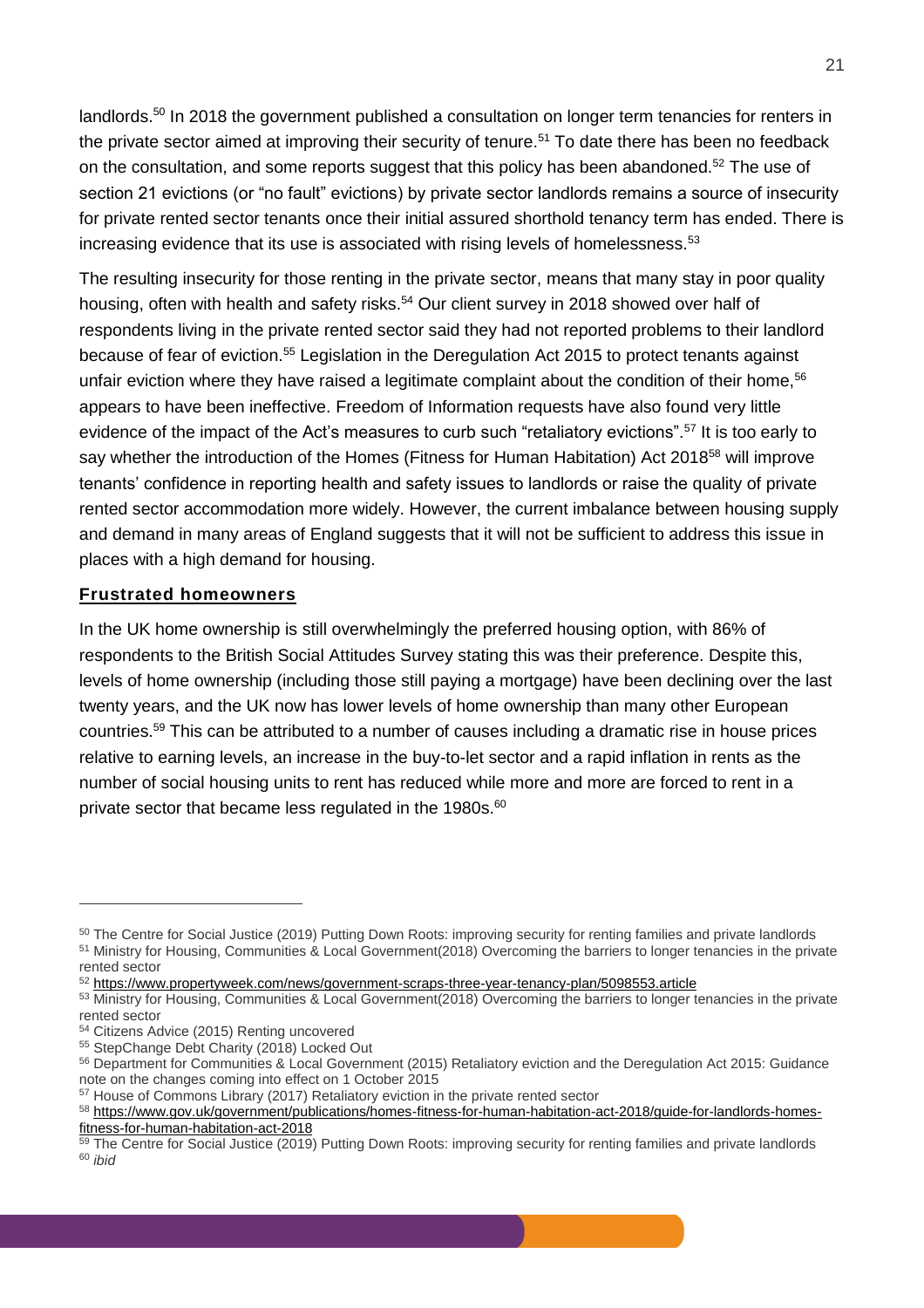#### *Addressing people's aspirations to own their home.*

For several decades government policy has concentrated on addressing people's aspirations to own their own home. However, the 1980's policy initiative providing a right to buy council housing has resulted in a huge reduction in affordable social housing units. It is also now widely recognised as being one of the reasons government spending on housing benefit has increased so much, with more and more low income households living in "recycled" council housing that is now part of the private rented sector, with its much higher rents. Of particular relevance to this Call for Evidence is the finding that : "*lack of replacement of the rented stock that has been bought over the years has intensified problems of housing affordability."<sup>61</sup>*

More recently the Help to Buy scheme was introduced to support first-time buyers to get on to the housing ladder, as well as those wanting to upgrade to ownership of a larger property as their family expanded. However, this scheme has been criticised for the unintended consequences of increasing the prices of newly built homes and pushing up demand for home ownership.<sup>62</sup> Concerns have also been raised that builder profits and shareholder returns have risen sharply as a result of the scheme, whilst there has been little demonstrable benefit for households with the lowest income levels who wish to buy a home. The scale of the intervention is less than 4% of the total mortgage funding for first-time buyers in England and only 2% of Help to Buy transactions were for applicants with an income of £20,000 or less. 63

It has been argued that a concentration on policies to support people to buy their own homes rather than concentrating on initiatives to provide affordable housing for rent has led to many of the current problems with the UK housing market. In turn, this has particularly disadvantaged those on low incomes, particularly younger people, through its wider economic and social impacts: "[*Housing] policy failures in the UK have resulted in widening intergenerational inequality, increased social exclusion, adversely affected productivity and growth and raised the risk of financial instability*." <sup>64</sup>

# *Addressing the lack of access to an affordable housing costs amongst those with poor credit ratings*

A regularly repeated concern from our clients renting in the private sector was the difficulty they had in saving for a deposit for a mortgage, while they paid similar or higher monthly housing costs in rent as those with a mortgage. This was compounded by higher deposits or rents being charged to those with a poor credit rating. Even our clients who had mortgages, stated that they were paying higher interest rates because of their poor credit rating and were often unable to switch to cheaper deals.

For the latter group, the FCA have just published proposals to support those with a mortgage who were tied into more expensive rates because of recent changes to lending affordability criteria, to

<sup>&</sup>lt;sup>61</sup> Cole, I., Green, S., McCarthy, L. & Pattison B. (2015) The Impact of the Existing Right to Buy and the Implications for the Proposed Extension of Right to Buy to Housing Associations: headline findings form the evidence review. Centre for Regional Economic and Social Research, Sheffield Hallam University

<sup>62</sup> [https://www.ucl.ac.uk/bartlett/construction/sites/bartlett/files/affhoupaper\\_carozzi-hilber-yu.pdf](https://www.ucl.ac.uk/bartlett/construction/sites/bartlett/files/affhoupaper_carozzi-hilber-yu.pdf)

<sup>63</sup> Ministry for Housing, Communities & Local Government (2018) Evaluation of the Help to Buy Equity Loan Scheme 2017 64 Muellbauer, J. (2018) Housing, Debt and the Economy: a tale of two countries. Oxford: Department of Economics Discussion Paper Series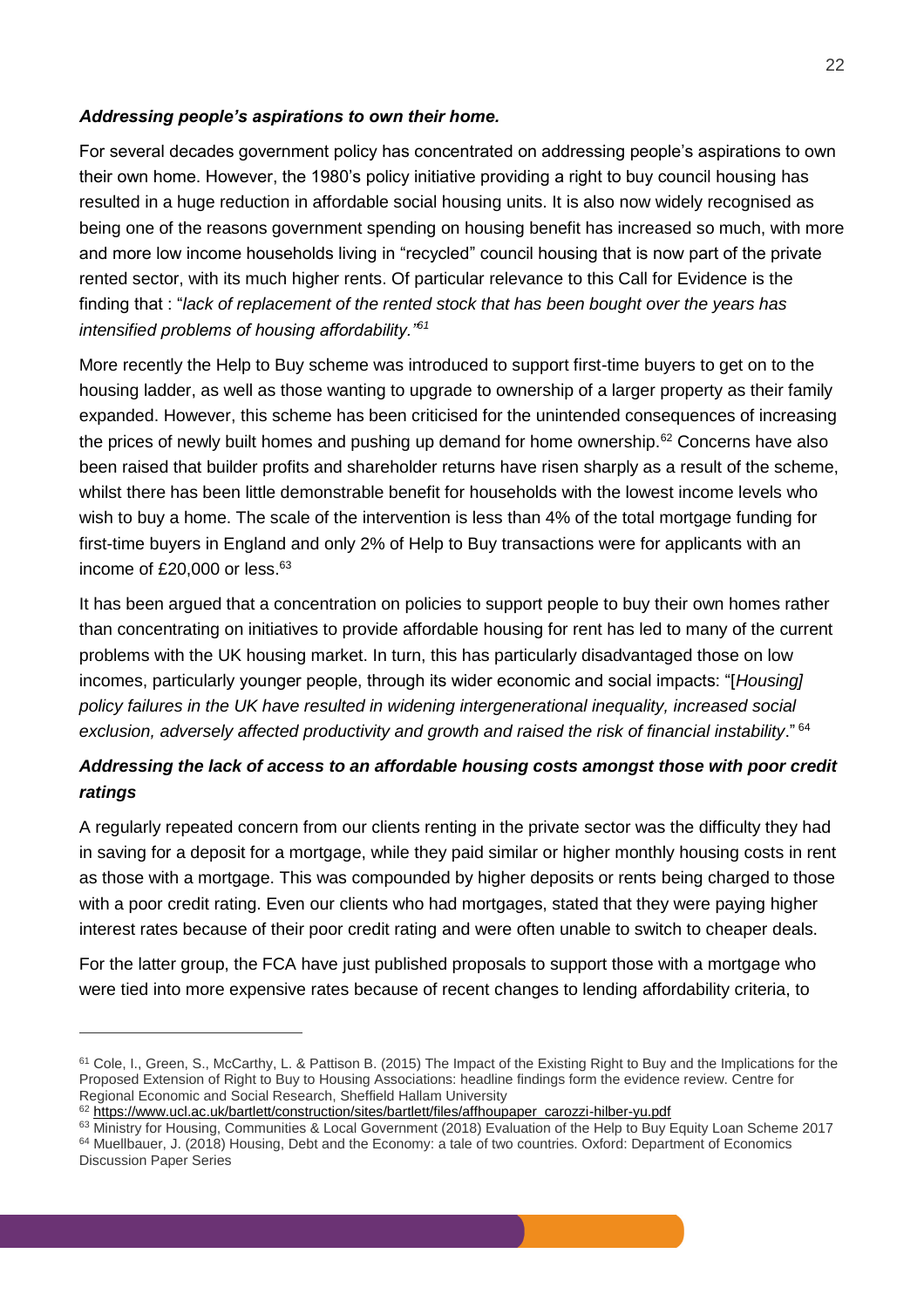switch to a cheaper deal. They estimated that, in 2016, there were around 10,000 mortgage prisoners with active lenders and around 20,000 with firms authorised to lend but which are inactive.<sup>65</sup> However, their proposals will not help our clients who are in mortgage arrears, which may have been caused or exacerbated by the more expensive mortgage deals they were tied into.

A recent development to address poor credit ratings amongst those living in rented housing are initiatives, such as Rental Exchange by Experian,<sup>66</sup> where records of paying rent (or other essential bills) on time, are being tested to see if they can be used to improve credit ratings. This may offer a positive solution to the issue of "thin files" (lack of payment data) or past payment difficulties causing a higher cost for housing or reducing access to mortgages. However, our analysis suggests that there need to be safeguards on sharing data covering rent or council tax payments, as it would only benefit a minority of our clients.<sup>67</sup> We believe these types of scheme should always be voluntary, and targeted at people who are in a financial position to use their rent or essential bill payment records to boost poor credit scores.

Currently, schemes like Rental Exchange are often run on an opt-out basis by housing providers and there are issues around informed consent. People are taking on a degree of risk by participating – their credit record could become worse if they miss rent or other essential bill payments. This might also encourage more people to use credit, or experience hardship, to prioritise paying these bills as they are afraid of what will happen to their credit rating once they have entered the scheme. There needs to be an improved governance and policy framework on the use of such data which balances all these issues carefully to support financial inclusion, particularly of the most vulnerable. Thought should be given to developing a mitigation strategy for the most financially excluded where sharing rent data may not improve their credit score or could make it worse.

#### **Those reliant on state support**

Clients who told us what change in their current housing situation would make the greatest difference to their financial situation most often mentioned a cheaper rent or mortgage payment (one-quarter) with improvements to the welfare system being the next most popular answer (14%), although only one-third of our 2018 survey respondents were claiming some form of housing benefit.<sup>68</sup>

#### *Problems with the current welfare system that increase the chances of eviction*

The introduction of Local Housing Allowance rate caps, the household benefit cap, Shared Accommodation Rate changes and the "bedroom tax"<sup>69</sup>, as well as the freeze on inflation-linked rises in welfare payments means that the number of renters, across different tenancy types, whose housing benefit entitlement falls short of their rent has increased amongst private renters and, to a lesser extent, amongst social housing tenants since 2011.<sup>70</sup>

<sup>&</sup>lt;sup>65</sup> Financial Conduct Authority (2019) Mortgages Market Review

<sup>66</sup> <https://www.experian.co.uk/rental-exchange/tenants.html>

<sup>&</sup>lt;sup>67</sup> StepChange Debt Charity (2018) Locked Out

<sup>68</sup> *ibid*

<sup>&</sup>lt;sup>69</sup> Officially the Spare Room Subsidy

 $^{70}$  Joyce, R., Mitchell, M. & Keiller, A.N. (2017) The cost of housing for low income renters. London: Institute of Fiscal **Studies**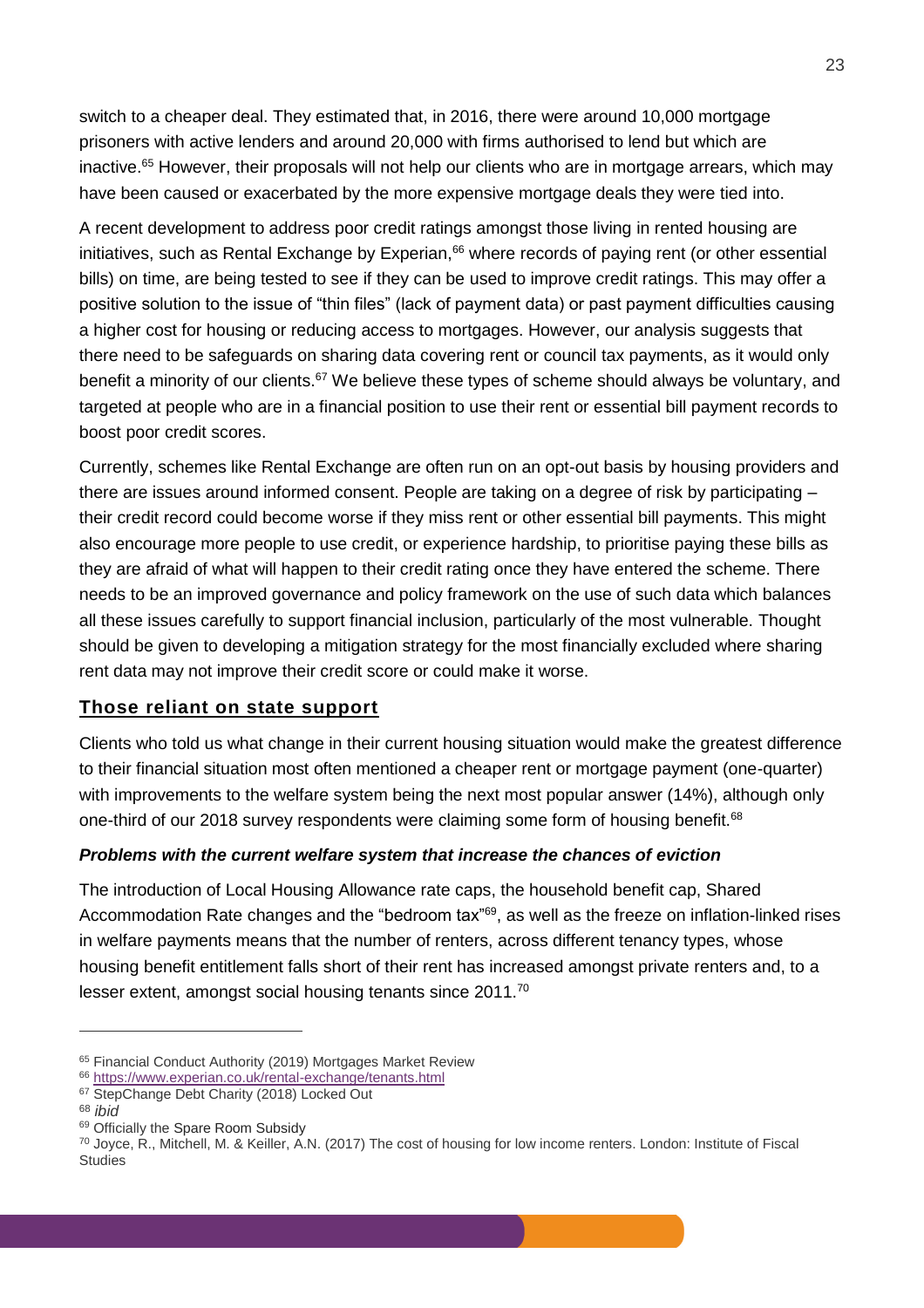The Government introduced welfare reform policies that capped Local Housing Allowances (in particular the reduction from the median (50th) to the 30th percentile of local market rents) with the aim of reducing housing benefit expenditure and exerting a downward pressure on rents.<sup>71</sup> However, subsequent analysis by the Office for Budget Responsibility has shown that over recent years the housing benefit bill has continued to increase, partly as a result rent inflation, as measured in housing benefit administrative data, which has been higher than expected.<sup>72</sup>

Almost a quarter of our surveyed clients said that claiming housing benefit had a negative impact on their ability to rent or buy a property and this rose to almost seven in ten of those who had claimed housing benefit in the past two years. In 3% of cases people reported that these problems had actually resulted in them losing their home. $73$ 

Another welfare reform, the introduction of Universal Credit, has been widely reported to have caused significant increases in rent arrears.<sup>74</sup> These were attributed to the long waits for payment, often much longer than the five-week target. A national survey found that a significantly higher proportion of tenants claiming Universal Credit are in arrears (74%) compared to all households living in council and ALMO owned homes (26%).<sup>75</sup>

At the moment a relatively low proportion of our clients are claiming Universal Credit (17% of our clients claiming benefits from a 2017 survey), but as it rolls out across the country more and more will be affected. Only seven of our clients surveyed about housing benefit specifically mentioned that they were claiming the housing component of Universal Credit, which was meant to introduce "real time reporting" to provide more up-to-date information on fluctuating incomes and changes in circumstances. Four of these clients reported that Universal Credit had caused them more problems than their previous housing benefit claims.<sup>76</sup> Early roll-out of Universal Credit was focussed on simpler cases of single people making new claims. Even in those circumstances, performance did not meet targets and this has worsened as Universal Credit has been extended to more complex cases, leading to criticism from the National Audit Office (NAO), who concluded that further roll-out of Universal Credit carried the possibility of long delays in making an initial payment and on-going errors, particularly with complex claims. These often took weeks to resolve. The NAO reported that in 2017 almost one-quarter of housing payments though Universal Credit were not paid in full and on time.<sup>77</sup> The introduction of Universal Credit in its present form may add to the chances of claimants falling into rent arrears, with the resulting risk of being evicted from their home.

To support people claiming the housing component of Universal Credit there needs to be a reduction in the five week wait for the first payment. Trussell Trust data shows that referrals to foodbanks due

<sup>&</sup>lt;sup>71</sup> Department for Work & Pensions (2014) The impact of recent reforms to Local Housing Allowances

<sup>72</sup> <https://obr.uk/forecasts-in-depth/tax-by-tax-spend-by-spend/welfare-spending-housing-benefit/>

<sup>&</sup>lt;sup>73</sup> StepChange Debt Charity (2018) Locked Out

<sup>74</sup> National Housing Federation (2018) Briefing: Universal Credit and rent accounts – potential impacts

<sup>75</sup> Association of Retained Council Housing & National Federation of ALMOs (2018) Carrying the Debt:

measuring the impact of Universal Credit on tenants and landlords – survey results 2018 <sup>76</sup> StepChange Debt Charity (2018) Locked Out

<sup>77</sup> National Audit Office (2018) Rolling Out Universal Credit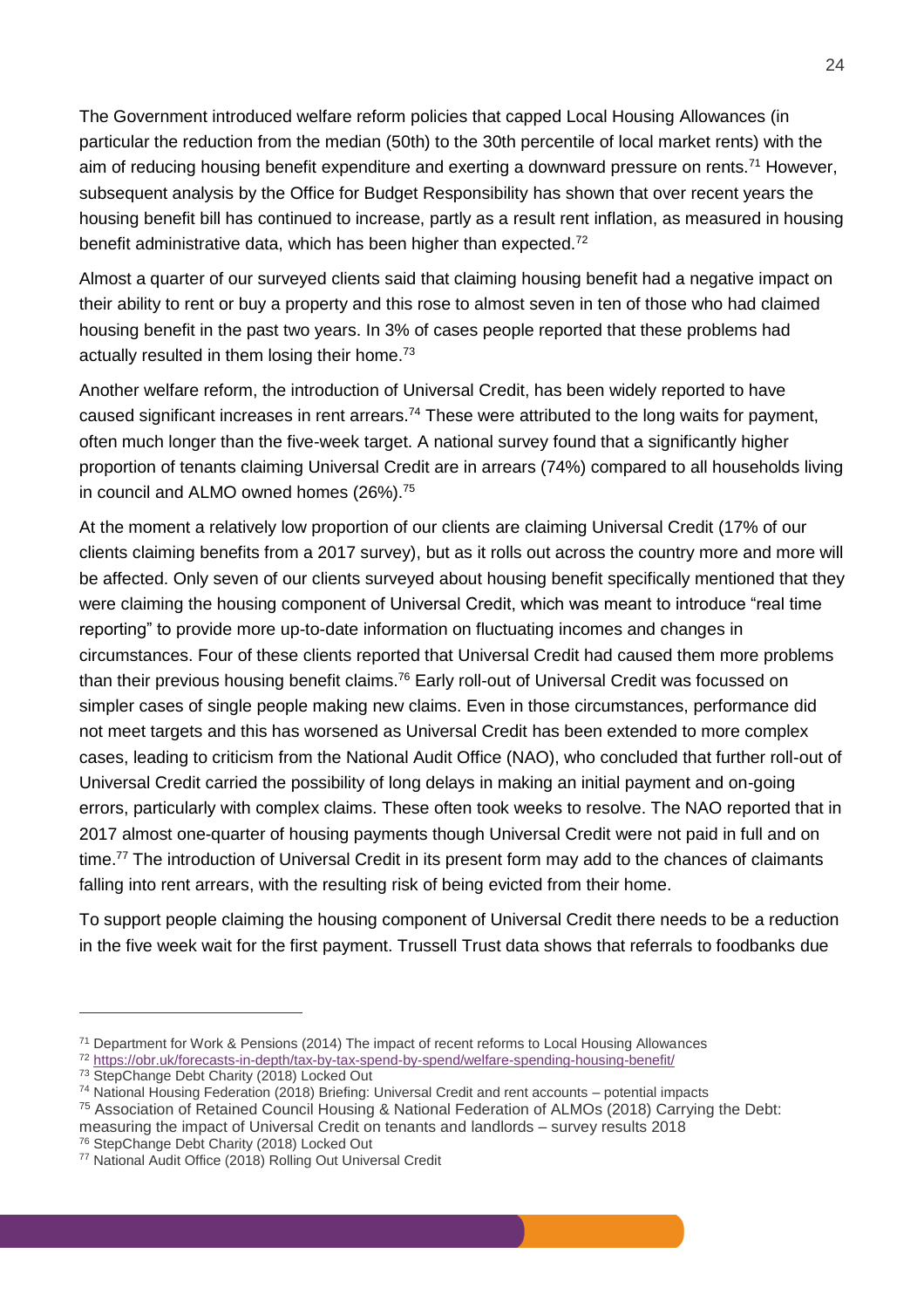to benefit delays are increasingly due to Universal Credit claims.<sup>78</sup> Citizens Advice reports that despite improvements to Universal Credit Alternative Payment Arrangements (APAs) which pay housing support directly to landlords, these are still not available widely or used effectively. They recommend that plans to expand access to APAs need to be implemented as soon as possible with managed payments to landlords fitted around actual rent payment cycles. 79

A recent reform introduced in April 2018 has affected those who are reliant on state support to help them keep up mortgage payments. Previously Support for Mortgage Interest (SMI) payments were a benefit, but they can now only be claimed as a loan. Figures from the Department for Work & Pensions show that a high proportion of those eligible for the loan (mostly older and more vulnerable people) have not claimed it since the reform was introduced. There are concerns that without some other means of paying off their mortgage, many of those refusing the loan may end up losing their home. It has also been reported that mortgage lenders perceive a reduction in SMI as the government partially reneging on the implicit contract under which the lenders exercised forbearance.<sup>80</sup>

#### **Those who face affordability issues in older age**

#### *Addressing the issue of an increasing number of older people continuing to rent*

Our client data confirms wider national projections showing that the number of people renting when they are past retirement age is only likely to increase in the future. $81$  This will cause significant pressures on the welfare budget if rents are to be regularly paid from a reduced retirement income.<sup>82</sup> Although pensioner protections from many of the recent welfare cuts are currently protecting older people in the rented sector from housing problems,<sup>83</sup> policy reforms to increase pension savings are unlikely to be sufficient to offset the deficit between the income and rent costs of the majority of older people who remain in the rented sector in the future. <sup>84</sup> Neither has there been sufficient reform in planning and housing policy to ensure that an adequate number of rented homes will remain accessible for older people, particularly those who develop health issues in later life.<sup>85</sup>

# 3. Towards a new affordable housing offer: managing demand

**Q3.1: What tax and macro-economic policies and changes in mortgage lending would help ensure housing is more affordable? Covers property/land taxes, tax relief, role BoE/macro financial controls, reforms to mortgage lending/new lenders (councils)** 

<sup>78</sup> https://action.trusselltrust.org/5weekstoolong

<sup>79</sup> Citizens Advice (2019) Managing Money on Universal Credit

<sup>80</sup> Aron, J. & Muellbauer, J. (2016) Modelling and forecasting Mortgage Delinquency and Foreclosure in the UK

<sup>81</sup> Adler, D. & Wilson Craw, D. (2017) Life in the Rental Market

<sup>82</sup> Joyce, R. Mitchell, M. & Norris Keillor, A. (2017) London: Institute of Fiscal Studies

<sup>83</sup> *ibid*

<sup>84</sup> <https://www.theguardian.com/money/blog/2017/dec/02/pensions-timebomb-rents-homeowners>

<sup>&</sup>lt;sup>85</sup> Age UK (2016) Ageing in squalor and distress: older people in the private rented sector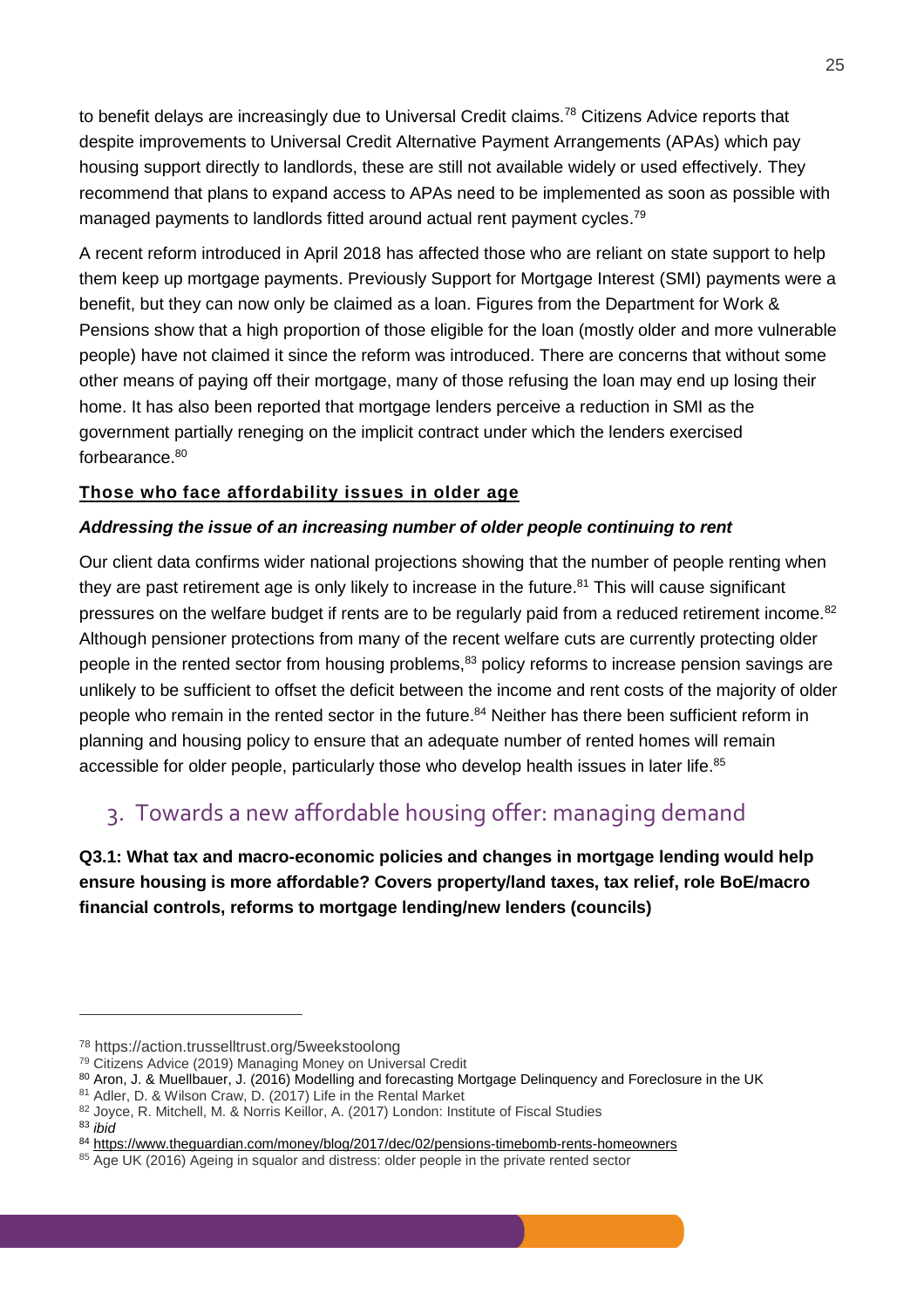#### **Struggling renters and those reliant on state support**

#### *Reforms to taxation*

The current highly regressive form of Council Tax creates perverse incentives for the conversion of multi-unit residences into single-family luxury homes especially in the most expensive locations, as owners pay lower Council Tax relative to property values. Solutions such as a Land Value Tax<sup>86</sup> or more progressive forms of Council Tax banding<sup>87</sup> have both been suggested as being beneficial in reducing the financial pressures on low income households and increasing the amount of housing available to them. Such reforms could provide an affordability bonus to those who are struggling to pay their rent or reliant on state support.

A particular problem in the UK, most markedly in London, is the impact of overseas investors on property prices, pushing values beyond the reach of local residents. One solution suggested is to have a modest tax surcharge for all properties owned by those who are not a UK tax-payer or pensioner. Any policy initiative around this should also ensure that these arrangements do not discourage UK-based pension funds and institutional investors from investing in residential rental housing, if the policy intention is to increase access to affordable housing.<sup>88</sup>

#### **Frustrated homeowners and those who face affordability issues in older age**

#### *Reforms to mortgage lending*

 $\overline{a}$ 

To resolve the issue of many low income households remaining on high interest standard variable rate mortgages even when they are able to switch to cheaper deals, the FCA should co-ordinate an industry-wide agreement for an automatic internal switch to a more competitive rate for all customers ending a fixed term mortgage deal meeting certain criteria. We also recommend introducing a requirement for lenders to contact standard variable rate payers regularly to let them know about the possible financial benefits of switching to products they offer for which they are eligible. Lenders should use the communication channel (mail, telephone, e-mail or SMS) for which customers state a preference to provide this information. Information from lenders needs to be provided in a consistent, accessible and transparent way so that comparisons can easily be made between the standard variable rate mortgage and other mortgage products, including any differences in fees, flexibility, eligibility criteria and minimum loan amounts.

For many of our older clients their home is their only valuable asset, but they experience considerable difficulty in releasing this cash. Most equity release schemes have much higher charges and interest rates than traditional mortgages, and equity release schemes may not be appropriate for those with a high loan-to-value ratio on their home. Over three-quarters of our Financial Solutions clients are on interest-only mortgages which have no repayment vehicle. Some providers are already

<sup>86</sup> <https://www.economist.com/briefing/2018/08/09/the-time-may-be-right-for-land-value-taxes>

<sup>87</sup> Coreltt, A. & Gardiner, L. (2018) Home Affairs: options for reforming property taxation. London: Resoltion Foundation 88 Muellbauer, J. (2018) Housing, Debt and the Economy: a tale of two countries. Oxford: Department of Economics Discussion Paper Series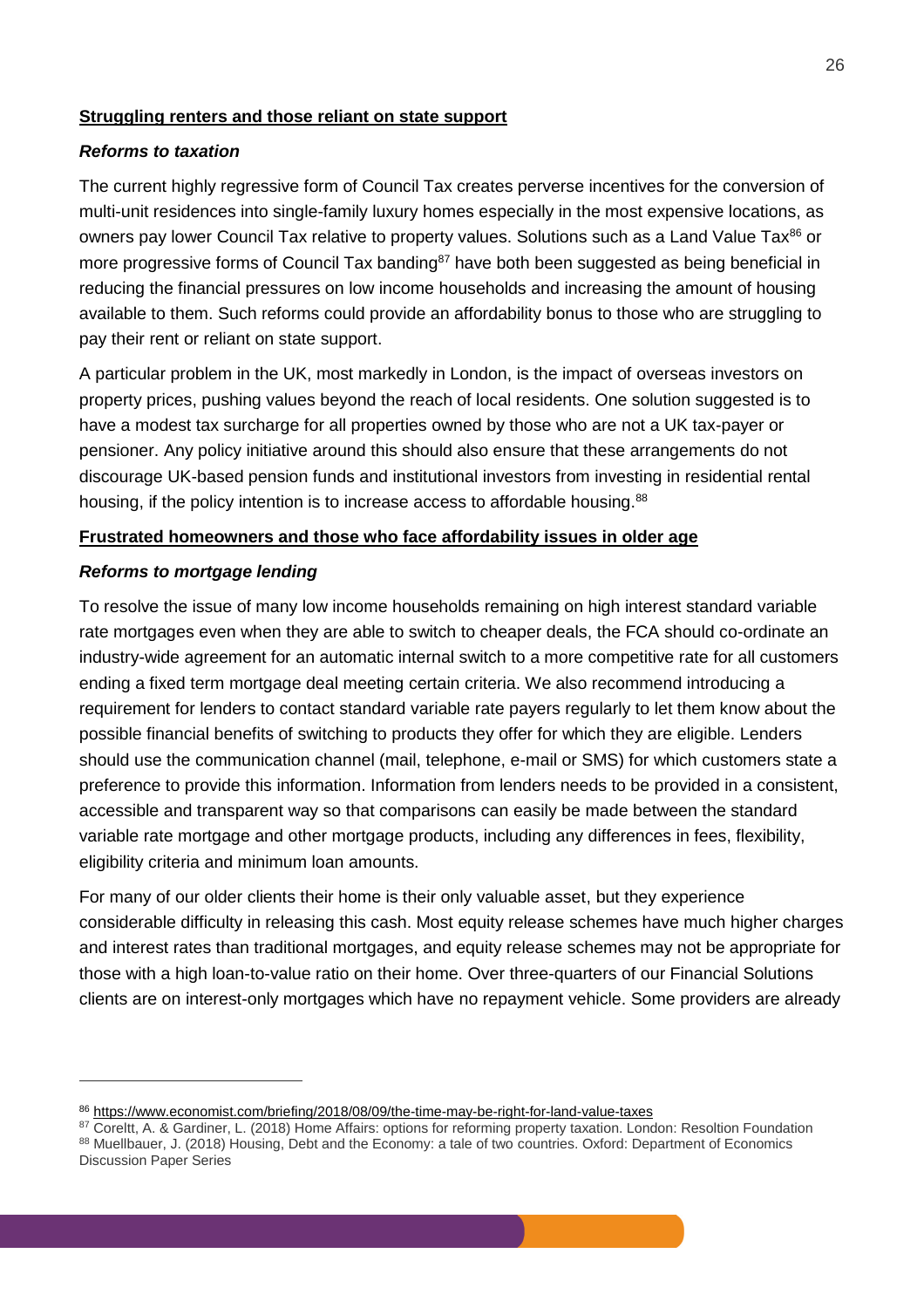putting these clients under increasing pressure through litigation and threatened repossession proceedings.

Recent changes in FCA regulation have introduced a 'retirement interest-only mortgage' restricted to older consumers in which the lender would not seek repayment until the occurrence of one or more specified life events.<sup>89</sup> This was intended to encourage lenders to come up with a broader range of products that might better suit the needs of older people. Such a retirement interest-only mortgage would also reduce the rate at which equity in the property is eroded owing to interest roll up, in comparison with equity release schemes. It may also provide benefits to the current generation of homebuyers who are taking out large mortgages at an older age by encouraging lenders to increase the number and flexibility of mortgage products that extend payments past retirement age, so offering them a better range of solutions.

In some cases a retirement interest-only mortgage would be the best solution for our clients. However, we often see more complicated financial situations and there is a danger that without advice, people may not consider the full range of solutions available to them. In particular, it could allow some lenders and building societies to potentially move clients, with high loan-to-value ratios, in volume without advice, onto a retirement interest-only product which is not the best solution for them, and could potentially leave them significantly worse off.

Although older people may have a smaller amount of unsecured debt than other groups, being on a fixed pension income with limited or no savings can make sudden unexpected costs or large increases in essential household bills more difficult to manage. Ill health and disability can also affect older people disproportionally, and lead to problems with accessing appropriate benefits. This leads to further debt problems if someone is living on a reduced income with heightened costs due to their disability. Finally, financial problems caused by relationship breakdown or bereavement can create much more intractable financial difficulties post-retirement.

The new retirement mortgages will require a monthly repayment, so they won't be affordable by everyone, particularly following any such income shocks. Without the safeguard of forbearance by lenders and a switch to interest roll up offered by a lifetime mortgage, some of the most vulnerable older customers could find themselves at risk of repossession. Many may try to take out more credit simply to cover their essential bills, with the potential to escalate their debts still further.

Figures obtained from the Financial Conduct Authority via a Freedom of Information Act request show that just 112 retirement interest-only mortgages were successfully completed across the whole of the UK last year. This is despite some 185,370 retirees potentially facing losing their homes as their interest-only mortgages mature.<sup>90</sup> To address our current concerns around retirement-only mortgages, the gap in advice needs to be addressed. The basic principle behind giving mortgage advice is to help the customer get the best solution to their problem. But, an adviser has to have permission from the regulator to tell clients if that's either a retirement interest-only mortgage or a

<sup>89</sup> <https://www.fca.org.uk/publication/impact-assessments/retirement-interest-only-mortgages.pdf>

<sup>90</sup> [https://www.thisismoney.co.uk/money/mortgageshome/article-6479701/Just-112-homeowners-given-retirement](https://www.thisismoney.co.uk/money/mortgageshome/article-6479701/Just-112-homeowners-given-retirement-mortgage-year.html)[mortgage-year.html](https://www.thisismoney.co.uk/money/mortgageshome/article-6479701/Just-112-homeowners-given-retirement-mortgage-year.html)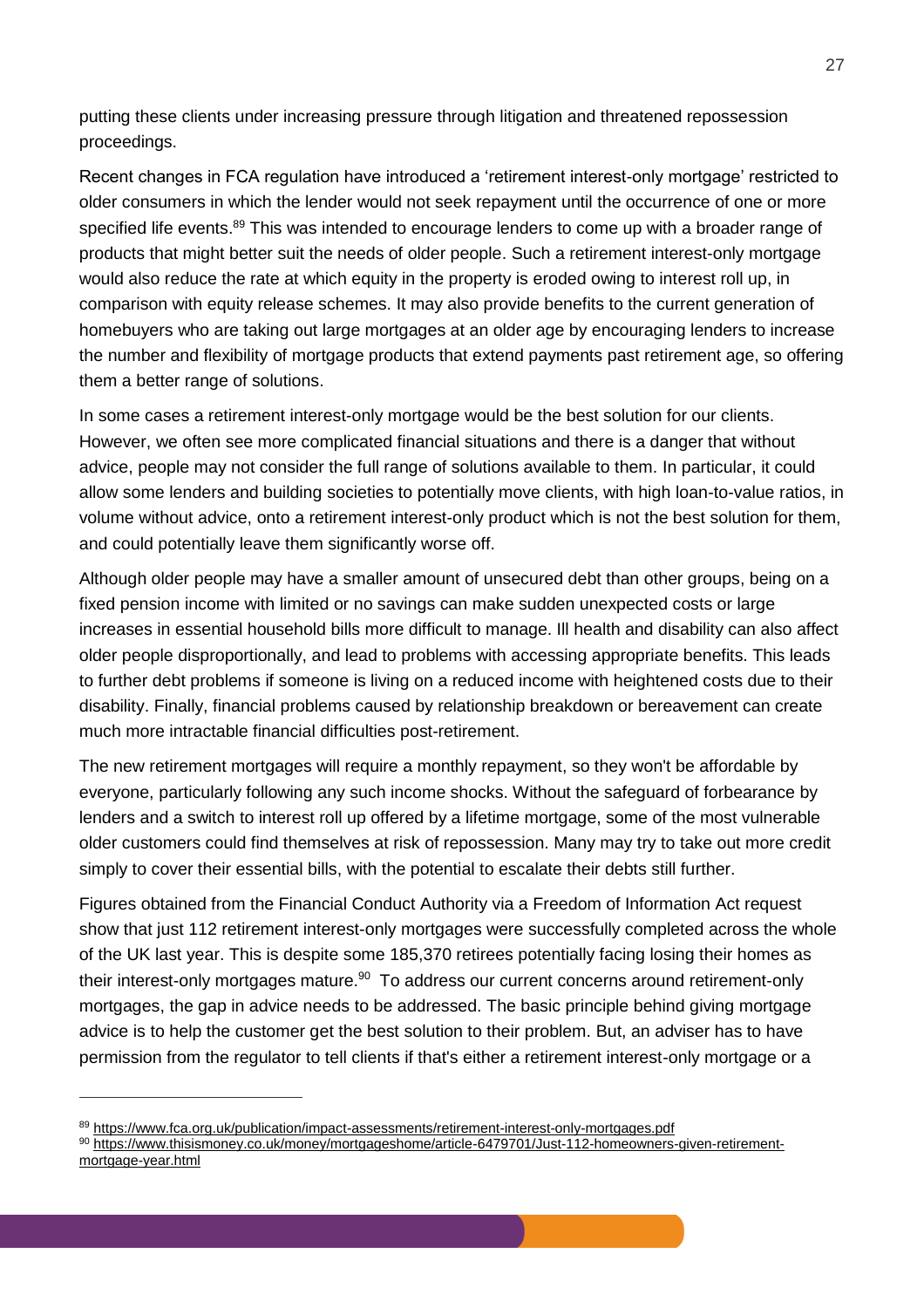lifetime mortgage (equity release). Most mortgage brokers are not qualified to advise on equity release so they refer people on to equity release advisers. However, at the moment, advisers earn more in commission if they recommend equity release. The FCA needs to address this bias by ensuring older people in this position are provided with independent advice from someone who can advise on both types of mortgage, with no difference in commission payments for recommending either one. The advice should consider both present and possible future financial situations (i.e. in case of the death of a partner who is currently named on the mortgage) to ensure they fully explore the possible scenarios and recommend the solution which is best suited to current and future needs. Without such independent advice it seems likely that retirement-only mortgages will continue to be ignored by those who would most benefit from them or may be taken up by those for whom equity release would be more suitable.

# **Q3.2: What regulatory reforms and new products/schemes are needed to make both social and private housing more affordable? Covers social rents regime, rent controls in the PRS, new rents to incomes schemes ('living rents', personalised rent), new types of low-cost mortgages**

#### **Struggling renters and those reliant on state support**

#### *Households facing severe financial difficulties need more help to stabilise their finances and recover from problem debt in a secure home*

We welcome the Government's intention to include protections in respect of rent arrears in the new Breathing Space and statutory debt repayment plan schemes. This includes proposals that all collections and recovery action on debts would stop once a plan begins and this stop on recovery action would include evictions due to unpaid debts under Section 8 of the Housing Act 1988. However, consideration should also be given to including evictions under Section 21 Housing Act 1988 rules. In this respect we agree that rent arrears could be prioritised in the plan on the request of a debt advisor enabling these to be paid more quickly. The Government's introduction of a Breathing Space scheme for people in problem debt should encourage all landlords to show forbearance and agree affordable repayment of rent arrears without the threat of evictions wherever possible. The courts should ensure that all landlords follow the Debt Pre-Action Protocol for rent arrears<sup>91</sup> or Pre-Action Protocol for Possession Claims by social landlords<sup>92</sup>, when taking legal action against tenants. However, at the moment there is evidence that in England<sup>93</sup> and Wales<sup>94</sup>, where these Protocols are not requirements, the procedures are not being followed and courts are not subsequently protecting tenants from eviction.

In the social housing sector, Shelter Shetland has reported on the success that Glasgow Housing Association (GHA) achieved in reducing evictions while also increasing the collection of rent arrears. By changing its emphasis from legal action to early intervention, GHA's total arrears fell from £10.1m

<sup>91</sup> <https://www.justice.gov.uk/courts/procedure-rules/civil/pdf/protocols/debt-pap.pdf>

<sup>92</sup> [https://www.justice.gov.uk/courts/procedure-rules/civil/protocol/pre-action-protocol-for-possession-claims-by-social](https://www.justice.gov.uk/courts/procedure-rules/civil/protocol/pre-action-protocol-for-possession-claims-by-social-landlords)**[landlords](https://www.justice.gov.uk/courts/procedure-rules/civil/protocol/pre-action-protocol-for-possession-claims-by-social-landlords)** 

Shelter (2018) Shelter evidence to the statutory review of LASPO

<sup>94</sup> Shelter Cymru (2018) Policy briefing: Avoiding unnecessary evictions among social tenants in Wales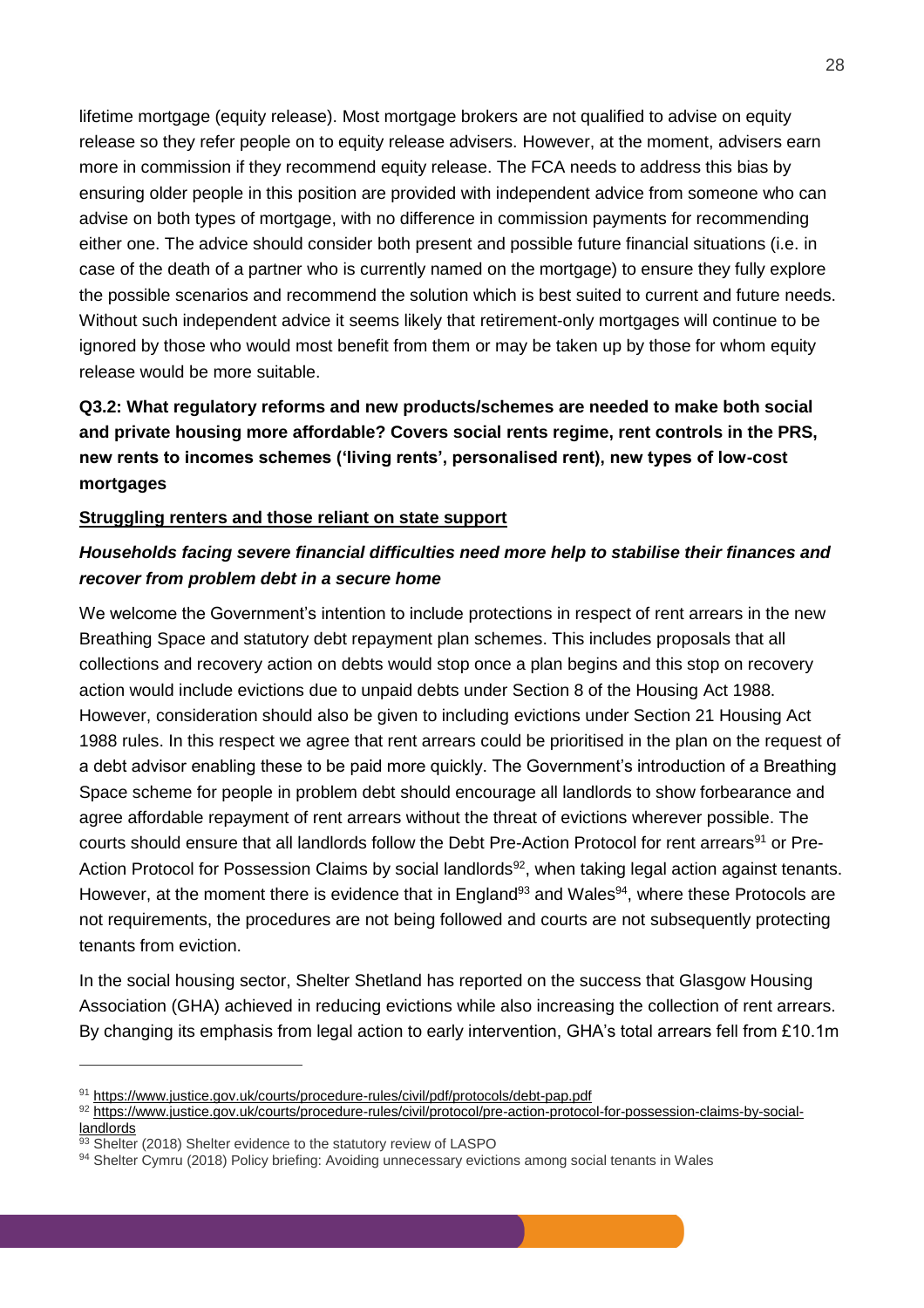in 2007 to 2008 to £6m in 2015 to 2016, while at the same time reducing the number of evictions by almost 20% between 2013 to 2014 and 2015 to 2016<sup>95</sup> Landlords, particularly social landlords, could learn from such examples of good practice and ensure that their messages to tenants encourage those in financial difficulty to contact them for support, rather than simply threatening eviction as soon as a rent payment is missed. This could result in greater stability for tenants, improved rent arrears repayments through affordable repayment plans and reduced court costs for landlords.

Consideration should also be given to changing the processes for Section 8 and Section 21 evictions. Section 21 evictions are increasing used for evictions for rent arrears, originally intended to be conducted under the section 8 procedure.<sup>96</sup> Such a change could allow section 21 evictions to be abolished as recently discussed in Parliament.<sup>97</sup>

# *Evaluating the impact of introducing open-ended private tenancies and an end to "no-fault" grounds for possession in Scotland to inform policy changes in other nations.*

In some countries, tenancies can only be ended if the tenant gives notice or the landlord has reasonable grounds. This is the approach that Scotland has recently implemented through the Private Housing (Tenancies) (Scotland) Act 2016. Private rented tenancies in Scotland are openended (no fixed term tenancy) and landlords are not able to evict a tenant simply because their tenancy agreement has reached its end date; the tenant must give notice or the landlord will have to use one of the new grounds for repossession (an end to "no-fault" or Section 21 evictions). Any changes to length of tenure and "no-fault" evictions in the private sector in other UK nations should build on an evaluation of the impacts on landlord and tenant behaviour following the changes to the Scottish system. This should ensure a holistic approach that reduces unintended consequences.

However, this will not by itself address the problem of helping the most financially vulnerable to sustain occupation of their homes. Our own research suggests that this should also be accompanied by further protections that would give people time to clear rent arrears in affordable instalments, so that they are not put at increased risk of eviction when they fall behind with rent payments as a result of a sudden change in circumstances beyond their control, such as job loss or illness.

# **Q3.3: How can the welfare system ensure that those on low incomes, with particular needs or those experiencing financial shocks have the right level of support in a timely way to reduce housing stress Covers housing benefit system, LHA, mortgage support, and temporary accommodation**

#### **Struggling renters and those reliant on state support**

*Review the use of the private rented sector for housing people whose circumstances make them vulnerable to financial difficulty, exclusion and hardship*.

<sup>95</sup> Shelter Shetland (2017) Research report: evictions by social landlords in Scotland 2012 – 2016

<sup>96</sup> The Centre for Social Justice (2019) Putting Down Roots: improving security for renting families and private landlords <sup>97</sup> [https://hansard.parliament.uk/Commons/2018-12-06/debates/21A6B725-C6F7-4A0A-8BE9-](https://hansard.parliament.uk/Commons/2018-12-06/debates/21A6B725-C6F7-4A0A-8BE9-D839A5C8D3BB/Section21Evictions)

[D839A5C8D3BB/Section21Evictions](https://hansard.parliament.uk/Commons/2018-12-06/debates/21A6B725-C6F7-4A0A-8BE9-D839A5C8D3BB/Section21Evictions)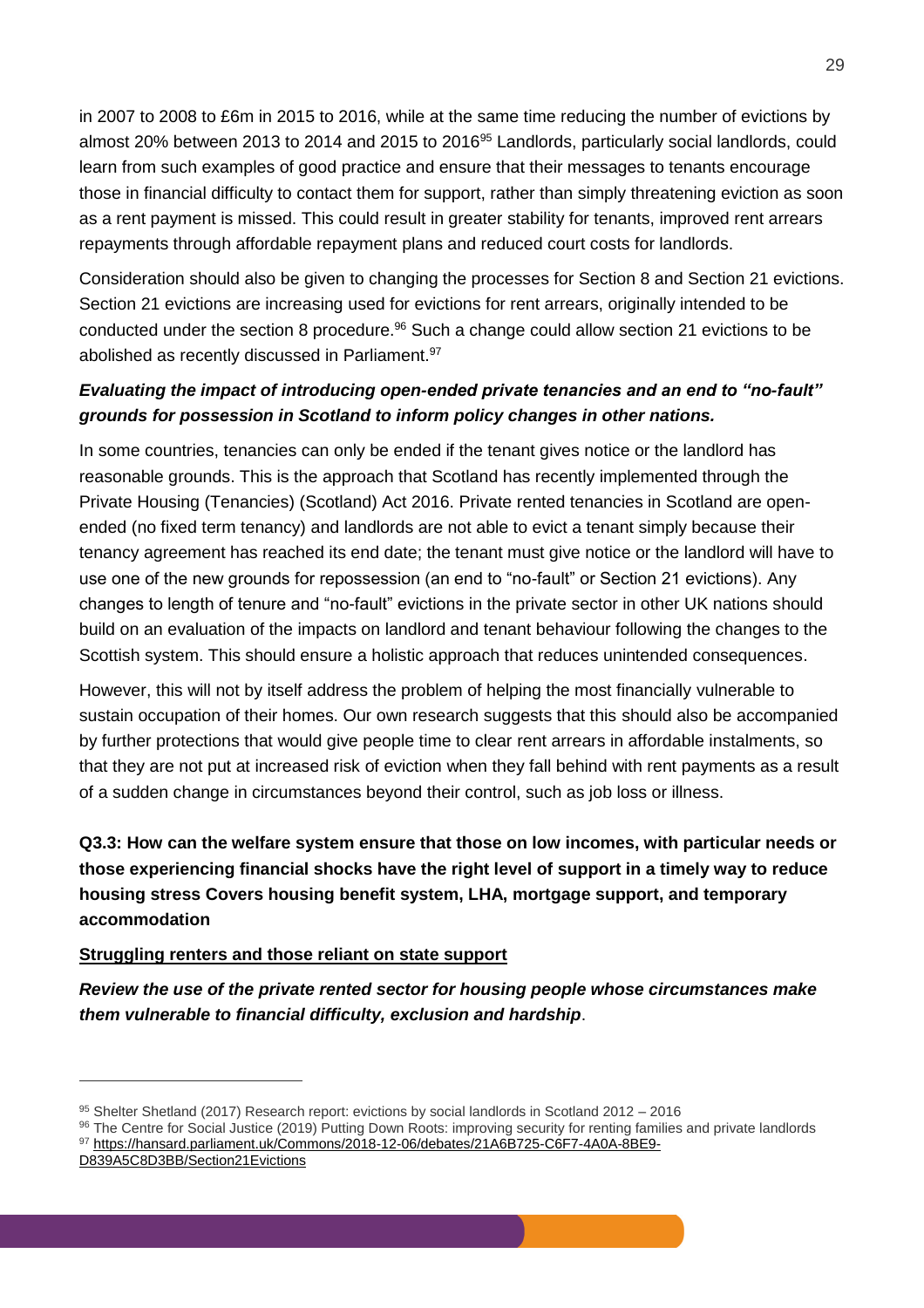We support the call in other recent research,<sup>98</sup> for the Government to undertake a thorough review of how best to meet the housing needs of low-income tenants, with a particular focus on tenants in receipt of benefit. The roll out of Universal Credit adds urgency to this call. That review needs to work across government, led by the Ministry of Housing, Communities & Local Government and the Department for Work and Pensions, but including other departments concerned with reducing financial exclusion and the social costs of problem debt.

#### *Review the Local Housing Allowance cap*

There is clear evidence that the rising rates of evictions are linked to the overall growth of the private rented sector and to cuts to Local Housing Allowance (LHA) with the greatest impact being felt in London.<sup>99</sup> LHA rates were insufficient to enable low-income households to find alternative accommodation if they lost their home, causing homelessness. These fundamental failings in welfare support will, unfortunately, not be removed by the Homelessness Reduction Act.

The Government should consider, as recommended by JRF and the National Housing Federation,<sup>100</sup> and the Mayor of London,<sup>101</sup> an affordable housing cost figure set for each local area, based on charging a fixed percentage of the net local earnings figure. This would be much more likely to guarantee affordability than tying measures to local market rents. Despite policy intentions that caps on housing benefit would lead to a reduction in market rents, they have continued to rise since the introduction of these reforms.<sup>102</sup>.

The housing benefit market is not attractive to landlords, and a key reason for this is that rates do not cover the rent (risking rent arrears). In most areas this means landlords are turning to alternative markets. It is increasingly difficult for housing benefit recipients to find landlords who will accept tenants in receipt of housing benefit. This is an important equity issue; people on low incomes receiving housing benefit are facing discrimination because of poverty. This is currently the subject of a Work and Pensions Committee Inquiry.<sup>103</sup> However, it is likely to remain an issue if the amount many tenants receive in housing benefit is substantially below the amount needed to rent any local properties.

#### **Frustrated homeowners and those who face affordability issues in older age**

# *Evaluation of the impacts of the change of Support for Mortgage Interest (SMI) from a benefit payment to a loan*

<sup>98</sup> Rugg, J. & Rhodes, D. (2018) The evolving private rented sector: its contribution and potential. York: Centre for Housing Policy, University of York.

<sup>99</sup> Clarke, A., Hamilton, C., Jones, M. & Muir, K. (2017) Poverty, evictions and forced moves. York: Joseph Rowntree Foundation

<sup>100</sup> https://www.jrf.org.uk/blog/housing-market-isnt-helping-people-make-ends-meet-time-living-rents

<sup>101</sup> <https://www.london.gov.uk/what-we-do/housing-and-land/renting/london-living-rent>

<sup>&</sup>lt;sup>102</sup> Office of National Statistics (2019) Index of private rental prices, UK: January 2019

<sup>103</sup> [https://www.parliament.uk/business/committees/committees-a-z/commons-select/work-and-pensions](https://www.parliament.uk/business/committees/committees-a-z/commons-select/work-and-pensions-committee/inquiries/parliament-2017/inquiry18/)[committee/inquiries/parliament-2017/inquiry18/](https://www.parliament.uk/business/committees/committees-a-z/commons-select/work-and-pensions-committee/inquiries/parliament-2017/inquiry18/)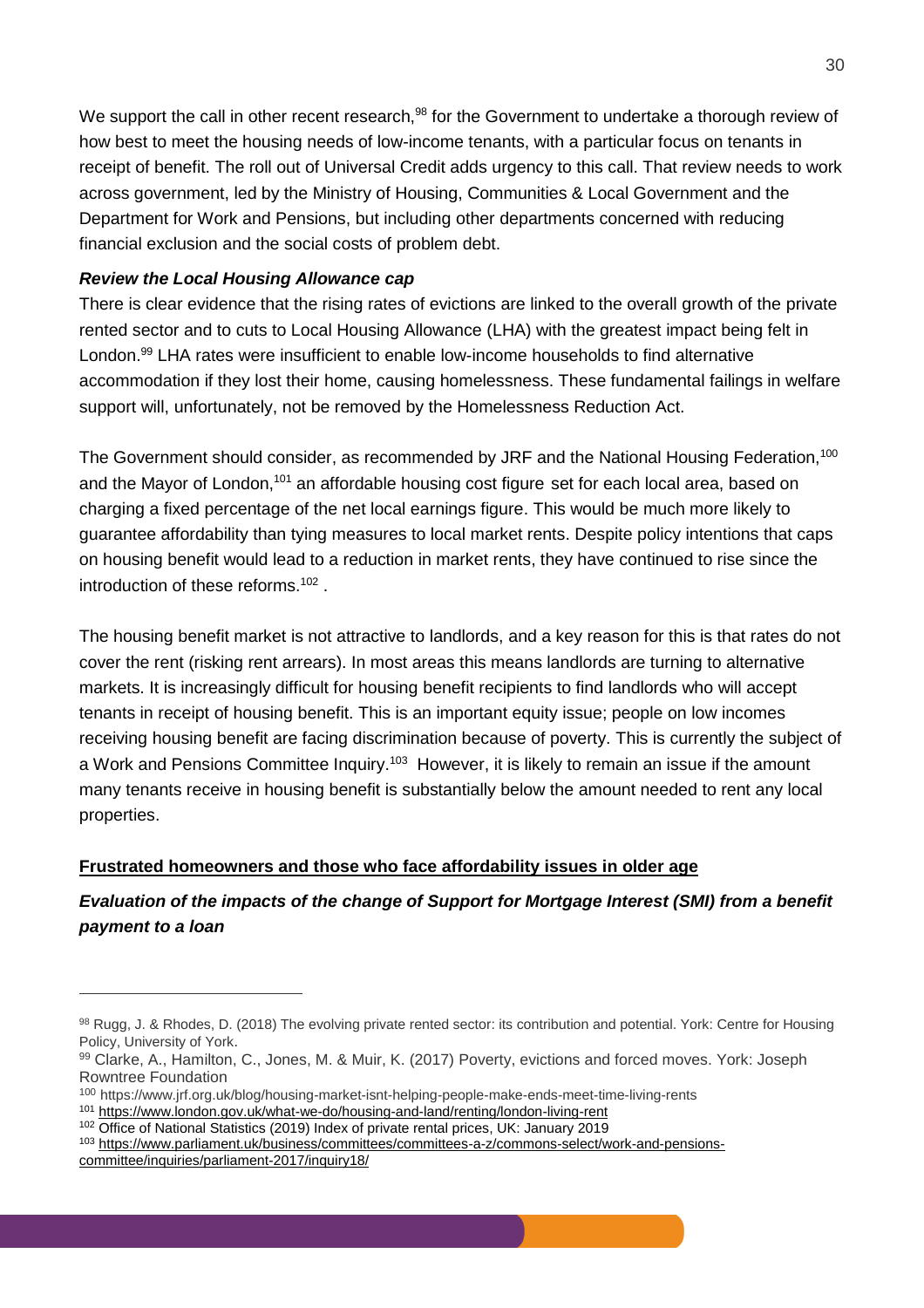We are currently working with other debt advice agencies to investigate whether there has been significant detriment to our clients who were previously claiming SMI as a benefit, from April 2018 when it became a loan. Current Department for Work and Pensions figures suggest there has been a very low take-up rate of the loan payments and anecdotal evidence that even those who take up the loans are facing long delays in receiving payments. It is currently not clear if this is causing people to become at increased risk of losing their home. The high economic and social costs of losing a home and possible homelessness<sup>104</sup>, would suggest that if this is an impact of changes to SMI payments, the policy should be reviewed and reversed.

# 4. What else needs to change?

## **Q4.1: Do you have any other thoughts about what could help ensure housing is more affordable, including examples of best practice from UK (devolved nations) and overseas?**

The devolution of housing policy across UK nations offers a chance to compare and contrast policy options. For example, the Private Housing (Tenancies) (Scotland) Act 2016 introduced a number of changes to the private rented sector in Scotland at the same time as the Scottish government has committed to increasing the amount of social housing built – a commitment which is currently on target.<sup>105</sup>

An analysis comparing StepChange Debt Charity clients in the four devolved nations suggests that Scotland's changes are resulting in a lower proportion of vulnerable clients being housed in the private sector and lower levels of rent arrears. For example, Scotland has a higher proportion of local authority renters (27%) and a lower proportion of private sector renters (30%) than the other three nations. England, Wales and Northern Ireland have a similar proportion of clients renting in the private sector (around 40%). Northern Ireland has a much higher proportion of clients with a mortgage (35%) than England, Scotland and Wales (15, 23 and 20% respectively), probably reflecting the lower house prices there (Figure 11).

The proportion of clients in rent or mortgage arrears was highest in England for all housing tenure types. In all four devolved nations the proportion of clients with housing cost arrears was lowest for those renting in the private sector. For those renting in the private sector the proportion of clients in arrears was lower in Scotland (9%) and Northern Ireland (9%) than in England (14%) and Wales (12%) (Figure 12).

<sup>104</sup> StepChange Debt Charity (2014) Transforming Lives

<sup>105</sup> <https://www.scottishhousingnews.com/article/affordable-housing-programme-on-target-at-halfway-point>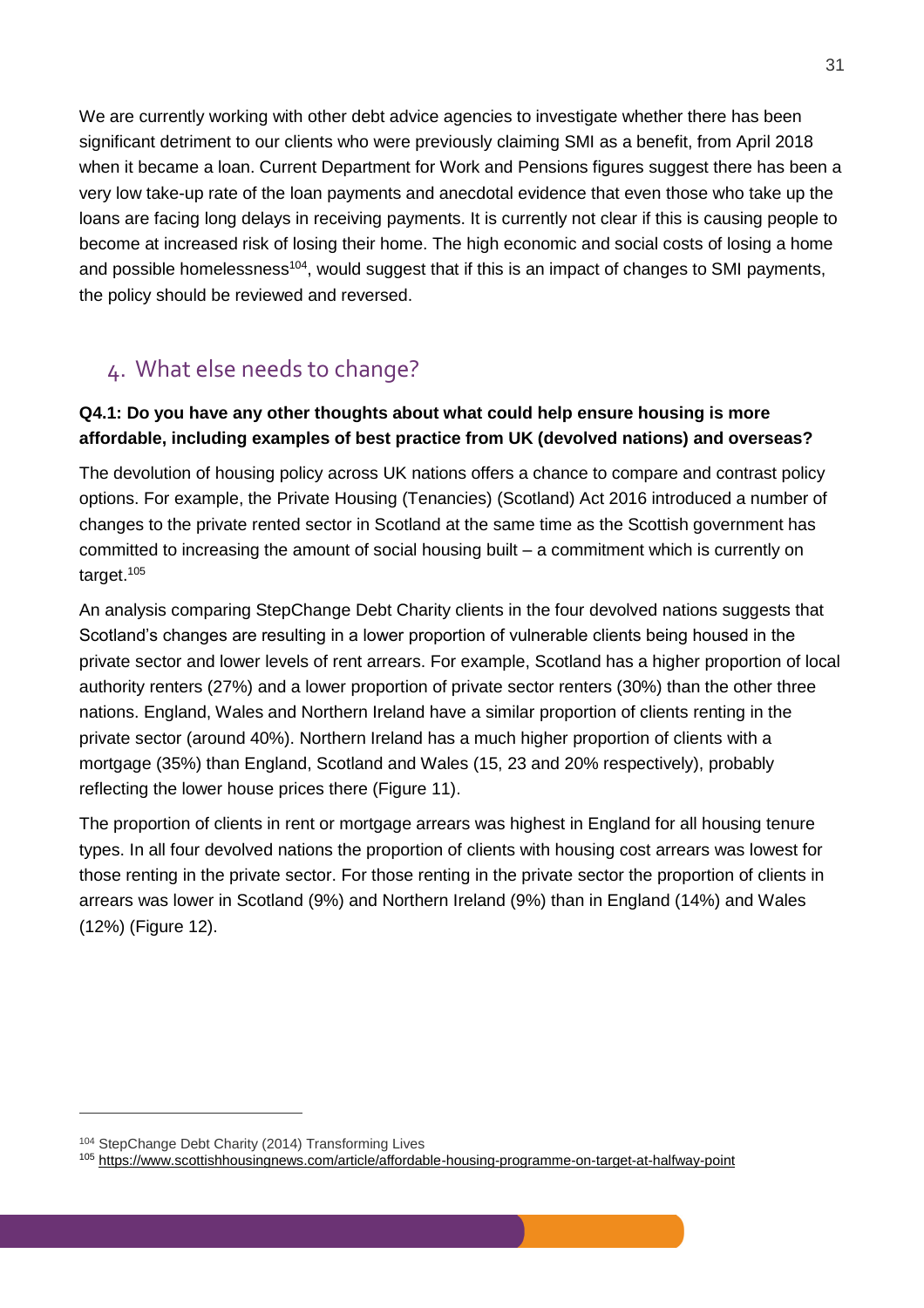

#### **Figure 11: StepChange Debt Charity clients by housing tenure in the four devolved nations**

Data was on all new telephone clients from 2018 (England:  $n = 106,095$ ; Scotland:  $n = 6,982$ ; Wales:  $n = 6,508$ ; Northern Ireland:  $n = 1,048$ ).

## **Figure 12: The proportion of StepChange Debt Charity clients in rent or mortgage arrears by housing tenure in the four devolved nations**



Data was on all new telephone clients from 2018 (England:  $n = 106,095$ ; Scotland:  $n = 6,982$ ; Wales:  $n = 6,508$ ; Northern Ireland:  $n = 1,048$ ).

The proportion of vulnerable clients living in the private sector was significantly lower in Scotland (30%) than in England, Wales and Northern Ireland (36.0, 37.5 and 47.6% respectively (Figure 13).